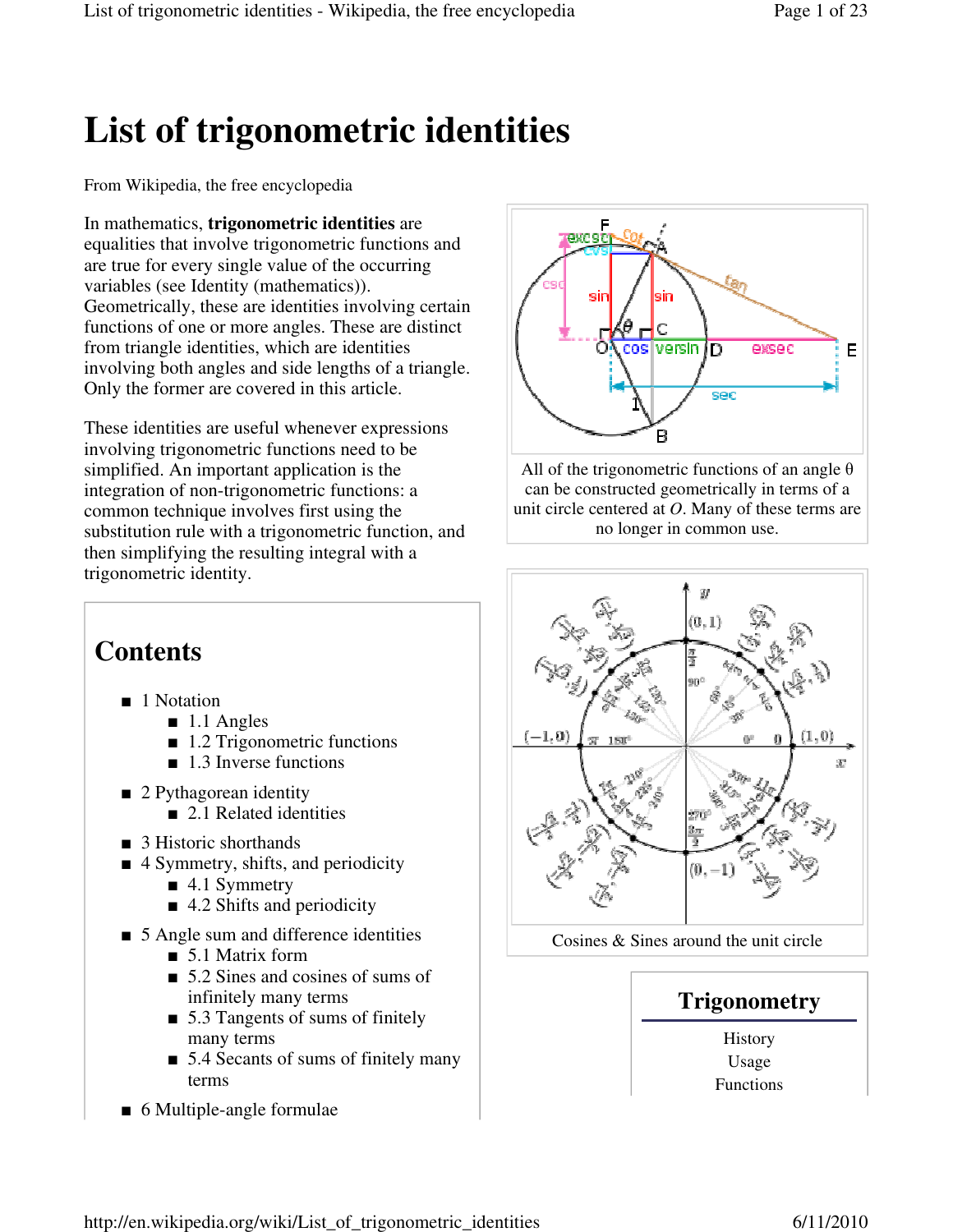- 6.1 Double-, triple-, and half-angle formulae
- 6.2 Sine, cosine, and tangent of multiple angles
- 6.3 Chebyshev method
- 6.4 Tangent of an average
- 6.5 Euler's infinite product
- 7 Power-reduction formulas
- 8 Product-to-sum and sum-to-product identities
	- 8.1 Other related identities
	- 8.2 Hermite's cotangent identity
	- 8.3 Ptolemy's theorem
- 9 Linear combinations
- 10 Other sums of trigonometric functions
- 11 Certain linear fractional transformations
- 12 Inverse trigonometric functions
	- 12.1 Compositions of trig and inverse trig functions
- 13 Relation to the complex exponential function
- 14 Infinite product formula
- 15 Identities without variables
	- 15.1 Computing  $π$
	- 15.2 A useful mnemonic for certain values of sines and cosines
	- 15.3 Miscellany
- 16 Calculus
	- 16.1 Implications
- 17 Exponential definitions
- 18 Miscellaneous
	- 18.1 Dirichlet kernel
	- 18.2 Extension of half-angle formula
- 19 See also
- 20 Notes
- 21 References
- 22 External links

# **Notation**

### **Angles**

This article uses Greek letters such as alpha  $(\alpha)$ , beta  $(\beta)$ , gamma  $(\gamma)$ , and theta  $(\theta)$  to represent angles. Several different units of angle measure are widely used, including degrees, radians, and grads:

1 full circle = 360 degrees =  $2\pi$  radians = 400 grads.

Inverse functions Further reading

### **Reference**

**Identities** Exact constants Trigonometric tables

### **Laws and theorems**

Law of sines Law of cosines Law of tangents Pythagorean theorem

### **Calculus**

Trigonometric substitution Integrals of functions Derivatives of functions Integrals of inverse functions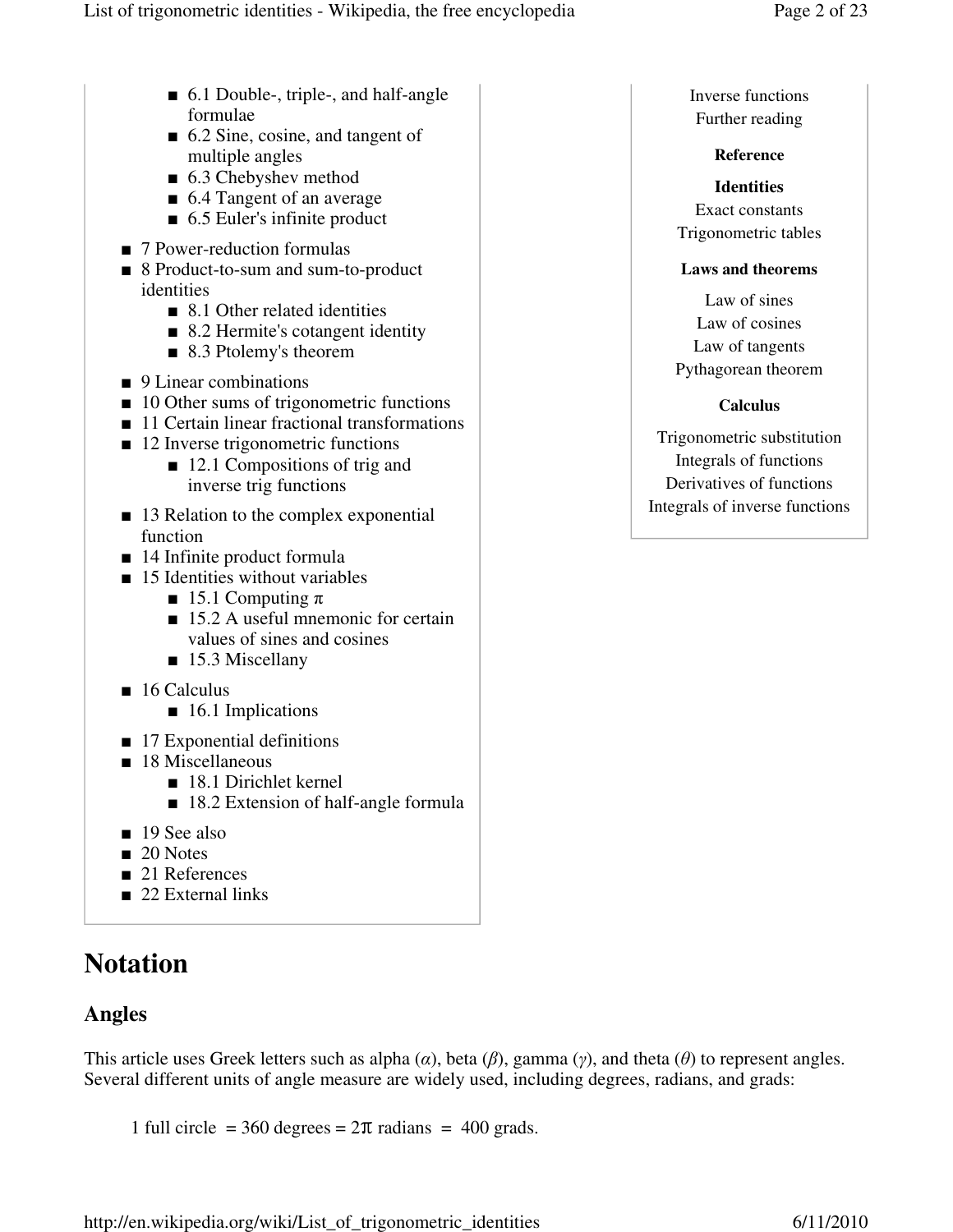| <b>Degrees</b> | $30^\circ$   | $60^\circ$     | $120^\circ$                                                                                                                                                                                                                                                                                           | $150^\circ$ | $210^\circ$ | $240^\circ$ | $300^\circ$ | $330^\circ$ |
|----------------|--------------|----------------|-------------------------------------------------------------------------------------------------------------------------------------------------------------------------------------------------------------------------------------------------------------------------------------------------------|-------------|-------------|-------------|-------------|-------------|
| <b>Radians</b> | π            | π              | $2\pi$                                                                                                                                                                                                                                                                                                | $5\pi$      | $7\pi$      | $4\pi$      | $5\pi$      | $11\pi$     |
|                | 6            | 3              | 3                                                                                                                                                                                                                                                                                                     | 6.          | 6           | 3           | 3           | 6.          |
| Grads          |              |                | 33 <sup>1</sup> / <sub>3</sub> grad 66 <sup>2</sup> / <sub>3</sub> grad 133 <sup>1</sup> / <sub>3</sub> grad 166 <sup>2</sup> / <sub>3</sub> grad 233 <sup>1</sup> / <sub>3</sub> grad 266 <sup>2</sup> / <sub>3</sub> grad 333 <sup>1</sup> / <sub>3</sub> grad 366 <sup>2</sup> / <sub>3</sub> grad |             |             |             |             |             |
| <b>Degrees</b> | $45^{\circ}$ | $90^\circ$     | $135^\circ$                                                                                                                                                                                                                                                                                           | $180^\circ$ | $225^\circ$ | $270^\circ$ | $315^\circ$ | $360^\circ$ |
| <b>Radians</b> | π            | N              | $3\pi$                                                                                                                                                                                                                                                                                                | $\pi$       | $5\pi$      | $3\pi$      | $7\pi$      | $2\pi$      |
|                |              | $\overline{2}$ |                                                                                                                                                                                                                                                                                                       |             |             | റ           |             |             |
| Grads          | 50 grad      | $100$ grad     | $150$ grad                                                                                                                                                                                                                                                                                            | $200$ grad  | $250$ grad  | $300$ grad  | 350 grad    | $400$ grad  |

The following table shows the conversions for some common angles:

Unless otherwise specified, all angles in this article are assumed to be in radians, though angles ending in a degree symbol (°) are in degrees.

#### **Trigonometric functions**

The primary trigonometric functions are the sine and cosine of an angle. These are usually abbreviated  $sin(\theta)$  and  $cos(\theta)$ , respectively, where  $\theta$  is the angle. In addition, the parentheses around the angle are sometimes omitted, e.g. sin  $\theta$  and cos  $\theta$ .

The tangent (tan) of an angle is the ratio of the sine to the cosine:

$$
\tan \theta = \frac{\sin \theta}{\cos \theta}.
$$

Finally, the reciprocal functions secant (sec), cosecant (csc), and cotangent (cot) are the reciprocals of the cosine, sine, and tangent:

$$
\sec \theta = \frac{1}{\cos \theta}, \quad \csc \theta = \frac{1}{\sin \theta}, \quad \cot \theta = \frac{1}{\tan \theta} = \frac{\cos \theta}{\sin \theta}.
$$

These definitions are sometimes referred to as ratio identities.

#### **Inverse functions**

#### *Main article: Inverse trigonometric functions*

The inverse trigonometric functions are partial inverse functions for the trigonometric functions. For example, the inverse function for the sine, known as the **inverse sine** (sin−1) or **arcsine** (arcsin or asin), satisfies

$$
\sin(\arcsin x) = x
$$

and

$$
\arcsin(\sin \theta) = \theta \quad \text{for } -\pi/2 \le \theta \le \pi/2.
$$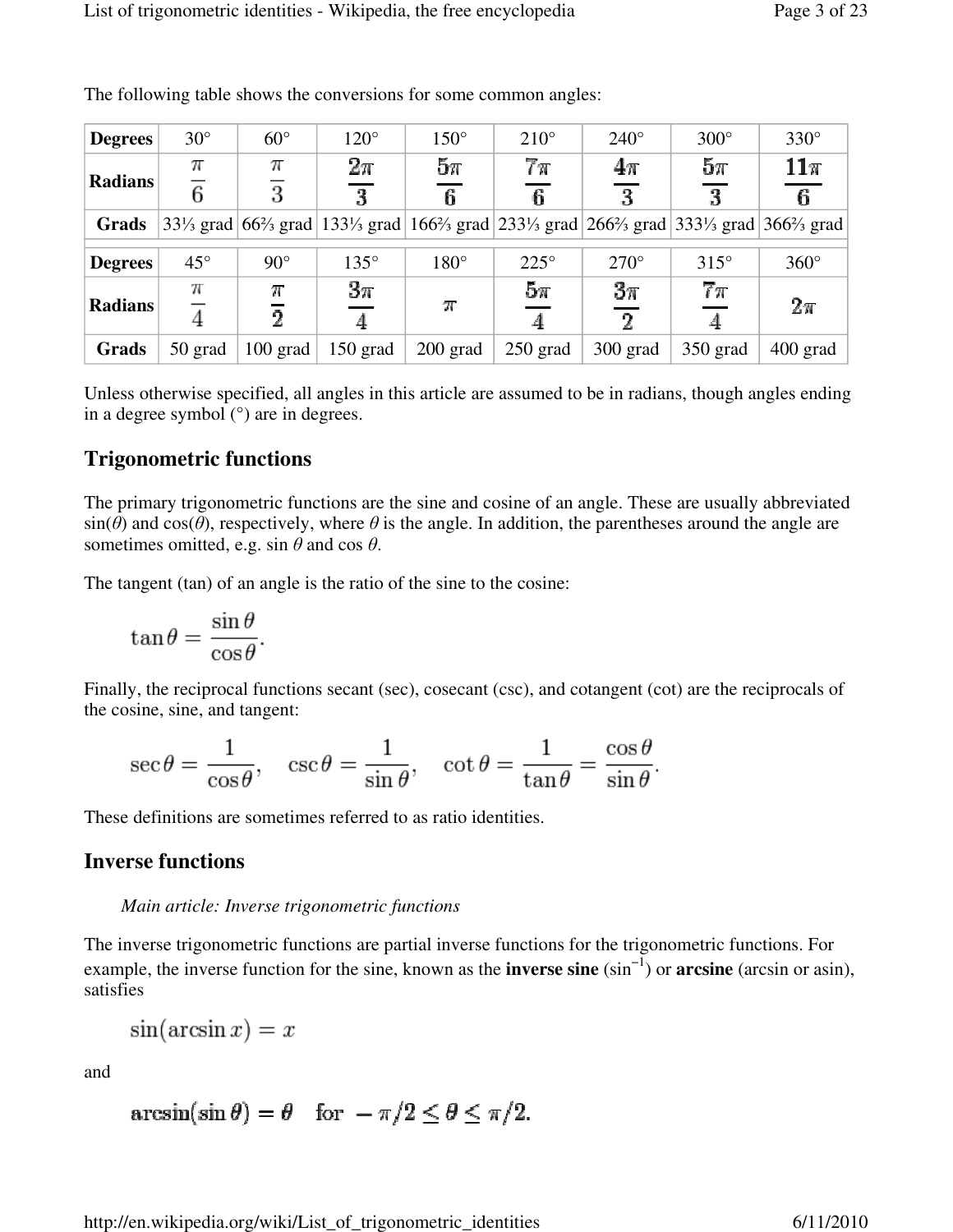This article uses the following notation for inverse trigonometric functions:

| <b>Function</b> sin cos tan                       |  | $\left  \begin{array}{c c} \n\text{sec} & \text{csc} & \text{cot} \n\end{array} \right $ |  |
|---------------------------------------------------|--|------------------------------------------------------------------------------------------|--|
| Inverse arcsin arccos arctan arcsec arccsc arccot |  |                                                                                          |  |

# **Pythagorean identity**

The basic relationship between the sine and the cosine is the Pythagorean trigonometric identity:

 $\cos^2\theta + \sin^2\theta = 1$ 

where  $\sin^2 x$  means  $(\sin(x))^2$ .

This can be viewed as a version of the Pythagorean theorem, and follows from the equation  $x^2 + y^2 = 1$ for the unit circle. This equation can be solved for either the sine or the cosine:

$$
\sin \theta = \pm \sqrt{1 - \cos^2 \theta}
$$
 and  $\cos \theta = \pm \sqrt{1 - \sin^2 \theta}$ .

### **Related identities**

Dividing the Pythagorean identity through by either  $\cos^2 \theta$  or  $\sin^2 \theta$  yields two other identities:

 $1 + \tan^2 \theta = \sec^2 \theta$  and  $1 + \cot^2 \theta = \csc^2 \theta$ .

Using these identities together with the ratio identities, it is possible to express any trigonometric function in terms of any other (up to a plus or minus sign):

| $sin\Theta =$  | $\sin \theta$                              | $\pm\sqrt{1-\cos^2\theta}$           | $\tan\theta$<br>士<br>$\sqrt{1 + \tan^2 \theta}$ | $\csc\theta$                                   | $\sqrt{\sec^2{\theta}}$<br>$\sec \theta$   |
|----------------|--------------------------------------------|--------------------------------------|-------------------------------------------------|------------------------------------------------|--------------------------------------------|
|                | $\cos\theta = \pm \sqrt{1 - \sin^2\theta}$ | $\cos\theta$                         | $\sqrt{1 + \tan^2 \theta}$                      | $^{\prime}$ csc $^2$ $\theta$<br>$\csc \theta$ | $\sec \theta$                              |
| $tan\Theta =$  | $\sin \theta$<br>$\sqrt{1-\sin^2\theta}$   | $-\cos^2\theta$<br>士<br>$\cos\theta$ | $tan \theta$                                    | $\sqrt{\csc^2{\theta}}$                        | $\pm\sqrt{\sec^2\theta-1}$                 |
| $csc\theta =$  | $\sin \theta$                              | 士<br>$\sqrt{1-\cos^2\theta}$         | $1 + \tan^2 \theta$<br>+<br>$\tan\theta$        | $\csc \theta$                                  | $\sec \theta$<br>$\sqrt{\sec^2\theta - 1}$ |
| $sec\theta =$  | $-\sin^2\theta$                            | $\cos\theta$                         | $\pm\sqrt{1+\tan^2\theta}$                      | $\csc \theta$<br>$\sqrt{\csc^2{\theta}}$       | $\sec \theta$                              |
| $\cot\Theta =$ | $-\sin^2\theta$<br>$\sin \theta$           | $\cos\theta$<br>士<br>$-\cos^2\theta$ | $tan \theta$                                    | $\pm\sqrt{\csc^2\theta -}$                     | $\sqrt{\text{sec}^2}$                      |

|  | Each trigonometric function in terms of the other five. $^{[1]}$ |  |  |  |  |  |
|--|------------------------------------------------------------------|--|--|--|--|--|
|--|------------------------------------------------------------------|--|--|--|--|--|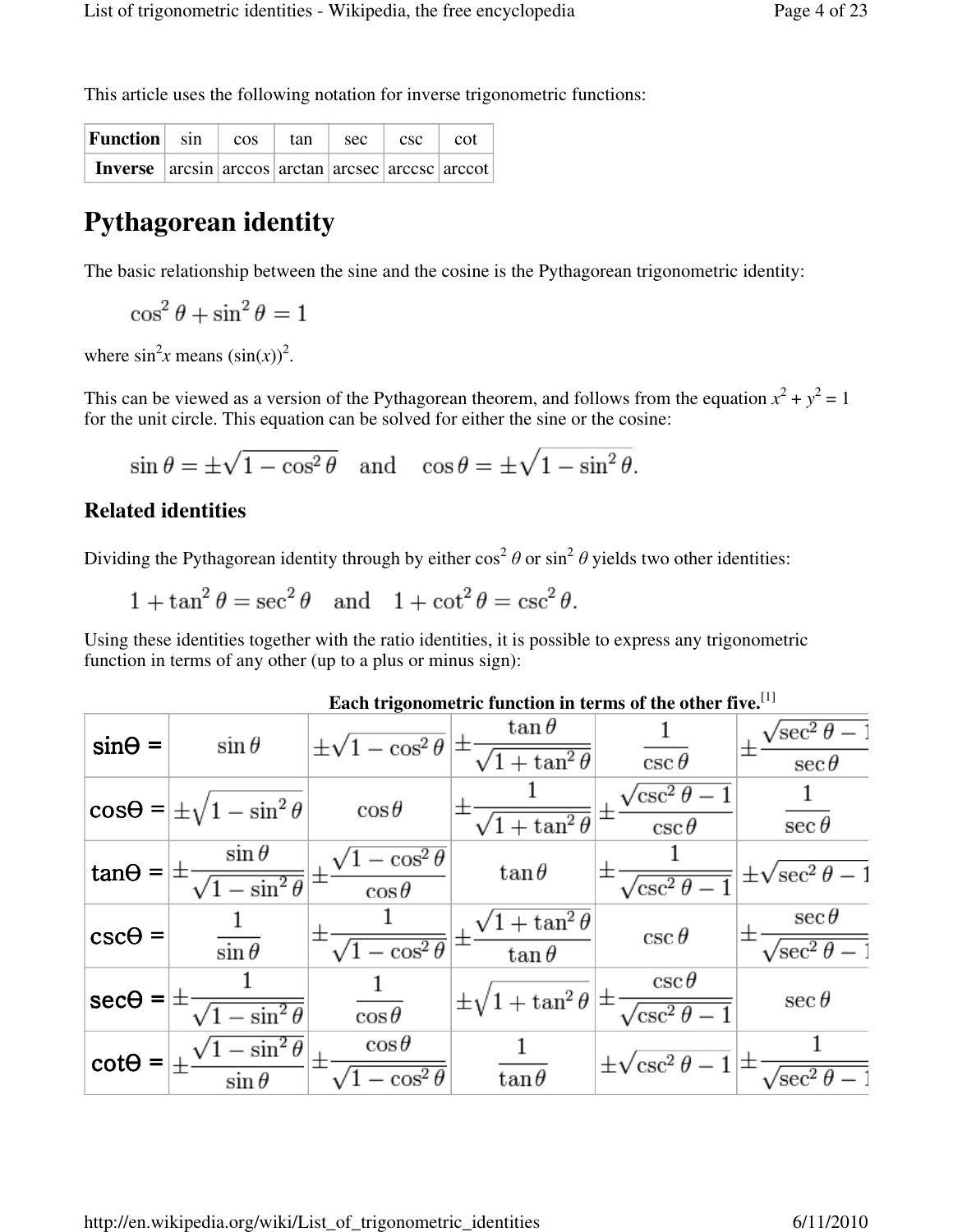# **Historic shorthands**

The versine, coversine, haversine, and exsecant were used in navigation. For example the haversine formula was used to calculate the distance between two points on a sphere. They are rarely used today.

| Name(s)                                           | Abbreviation(s)                                     | Value <sup>[2]</sup>  |
|---------------------------------------------------|-----------------------------------------------------|-----------------------|
| versed sine, versine                              | $versin(\theta)$<br>$vers(\theta)$<br>$ver(\theta)$ | $1 - \cos(\theta)$    |
| versed cosine, vercosine                          | vercosin( $\theta$ )                                | $1 + \cos(\theta)$    |
| coversed sine, coversine                          | coversin( $\theta$ )<br>$\text{cvs}(\theta)$        | $1 - \sin(\theta)$    |
| coversed cosine, covercosine                      | $covercosin(\theta)$                                | $1 + \sin(\theta)$    |
| haversed sine, haversine                          | haversin $(\theta)$                                 | $1-\cos(\theta)$<br>2 |
| haversed cosine, havercosine                      | havercosin( $\theta$ )                              | $1+\cos(\theta)$<br>2 |
| hacoversed sine, hacoversine<br>cohaversine       | hacoversin( $\theta$ )                              | $1-\sin(\theta)$<br>2 |
| hacoversed cosine, hacovercosine<br>cohavercosine | hacovercosin( $\theta$ )                            | $1+\sin(\theta)$      |
| exterior secant, exsecant                         | $exsec(\theta)$                                     | $sec(\theta) - 1$     |
| exterior cosecant, excosecant                     | $excsc(\theta)$                                     | $csc(\theta)$ .       |
| chord                                             | $\operatorname{crd}(\theta)$                        | $2\sin$               |

# **Symmetry, shifts, and periodicity**

By examining the unit circle, the following properties of the trigonometric functions can be established.

### **Symmetry**

When the trigonometric functions are reflected from certain angles, the result is often one of the other trigonometric functions. This leads to the following identities:

**Reflected in**  $\Theta = 0^{3}$  **<b>Reflected in**  $\Theta = \pi / 4$  **Reflected in**  $\Theta = \pi / 2$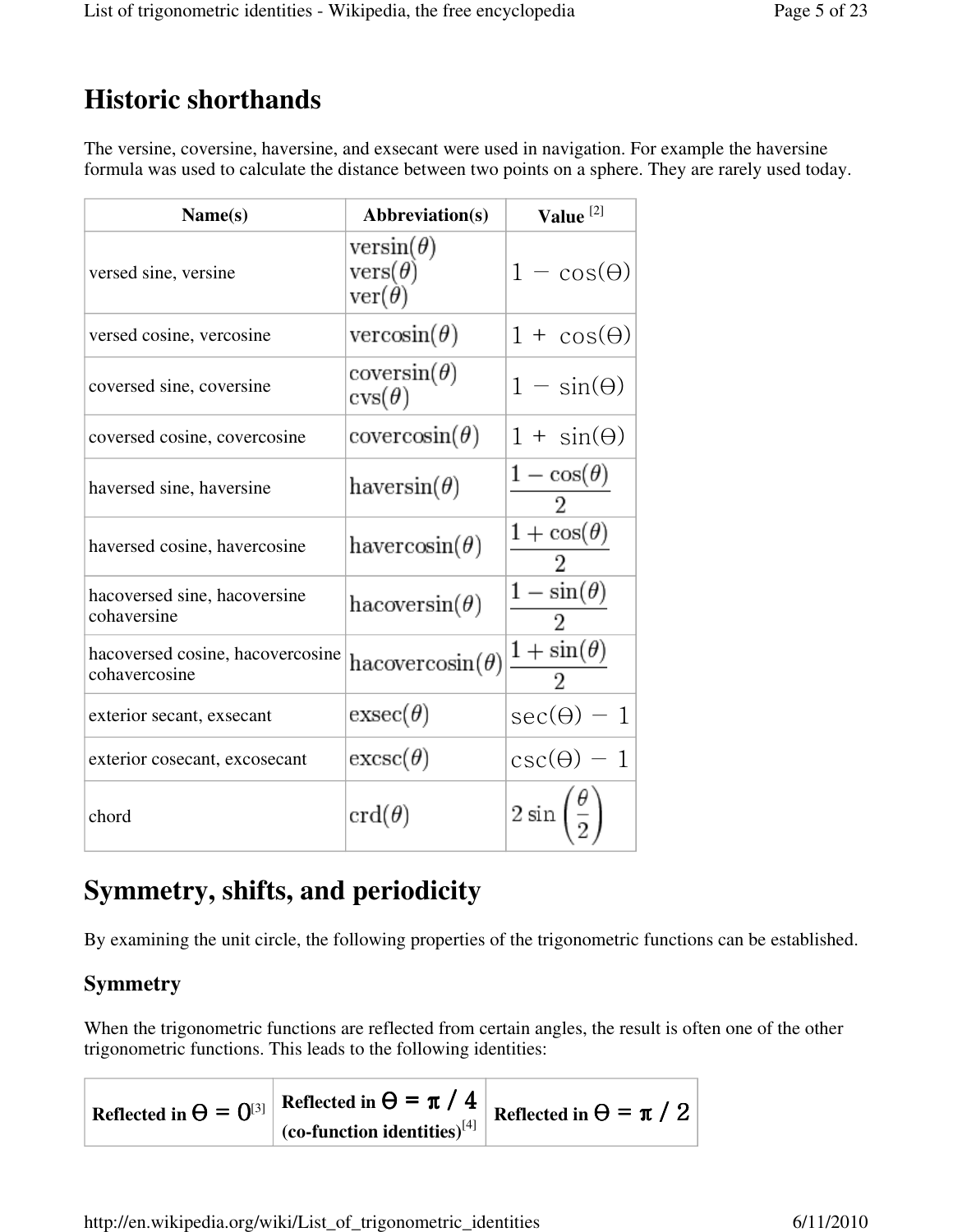| $\sin(-\theta) = -\sin\theta \left  \sin(\frac{\pi}{2} - \theta) \right  = +\cos\theta \left  \sin(\pi - \theta) \right  = +\sin\theta$ |                                                                                                                   |
|-----------------------------------------------------------------------------------------------------------------------------------------|-------------------------------------------------------------------------------------------------------------------|
| $\cos(-\theta) = +\cos\theta \left[\cos(\frac{\pi}{2} - \theta) = +\sin\theta \left[\cos(\pi - \theta) = -\cos\theta\right]\right]$     |                                                                                                                   |
| $\tan(-\theta) = -\tan\theta \tan(\frac{\pi}{2} - \theta) = +\cot\theta \tan(\pi - \theta) = -\tan\theta$                               |                                                                                                                   |
| $\csc(-\theta) = -\csc \theta \,  \csc(\frac{\pi}{2} - \theta) = +\sec \theta \,  \csc(\pi - \theta) = +\csc \theta$                    |                                                                                                                   |
| $\sec(-\theta) = +\sec\theta \,  \sec(\frac{\pi}{2}-\theta) = +\csc\theta \,  \sec(\pi-\theta) = -\sec\theta$                           |                                                                                                                   |
|                                                                                                                                         | $\cot(-\theta) = -\cot\theta \,  \cot(\frac{\pi}{2} - \theta) = +\tan\theta \,  \cot(\pi - \theta) = -\cot\theta$ |

### **Shifts and periodicity**

By shifting the function round by certain angles, it is often possible to find different trigonometric functions that express the result more simply. Some examples of this are shown by shifting functions round by  $\pi/2$ , π and  $2\pi$  radians. Because the periods of these functions are either π or  $2\pi$ , there are cases where the new function is exactly the same as the old function without the shift.

| Shift by $\pi/2$ | Shift by $\pi$ | Shift by $2\pi$<br>Period for tan and $\cot^{[5]}$ Period for sin, cos, csc and $\sec^{[6]}$                                                  |
|------------------|----------------|-----------------------------------------------------------------------------------------------------------------------------------------------|
|                  |                | $\sin(\theta + \frac{\pi}{2}) = +\cos\theta \sin(\theta + \pi) = -\sin\theta \sin(\theta + 2\pi) = +\sin\theta$                               |
|                  |                | $\cos(\theta + \frac{\pi}{2}) = -\sin\theta \left  \cos(\theta + \pi) \right  = -\cos\theta \left  \cos(\theta + 2\pi) \right  = +\cos\theta$ |
|                  |                | $\tan(\theta + \frac{\pi}{2}) = -\cot\theta \tan(\theta + \pi) = +\tan\theta \tan(\theta + 2\pi) = +\tan\theta$                               |
|                  |                | $\csc(\theta + \frac{\pi}{2}) = + \sec \theta \,  \, \csc(\theta + \pi) = -\csc \theta \,  \, \csc(\theta + 2\pi) = + \csc \theta$            |
|                  |                | $\sec(\theta + \frac{\pi}{2}) = -\csc\theta \,  \sec(\theta + \pi) = -\sec\theta \,  \sec(\theta + 2\pi) = +\sec\theta$                       |
|                  |                | $\cot(\theta + \frac{\pi}{2}) = -\tan\theta \,  \cot(\theta + \pi) = +\cot\theta \,  \cot(\theta + 2\pi) = +\cot\theta$                       |

# **Angle sum and difference identities**

These are also known as the *addition and subtraction theorems* or *formulæ*. They were originally established by the 10th century Persian mathematician Abū al-Wafā' Būzjānī. One method of proving these identities is to apply Euler's formula. The use of the symbols  $\pm$  and  $\mp$  is described at Plus-minus sign.

| <b>Sine</b>    | $\sin(\alpha \pm \beta) = \sin \alpha \cos \beta \pm \cos \alpha \sin \beta^{[7][8]}$                        |
|----------------|--------------------------------------------------------------------------------------------------------------|
| Cosine         | $\cos(\alpha \pm \beta) = \cos \alpha \cos \beta \mp \sin \alpha \sin \beta^{\text{[8][9]}}$                 |
| <b>Tangent</b> | $\tan(\alpha \pm \beta) = \frac{\tan \alpha \pm \tan \beta}{1 \mp \tan \alpha \tan \beta}$                   |
| <b>Arcsine</b> | $\arcsin \alpha \pm \arcsin \beta = \arcsin(\alpha \sqrt{1-\beta^2 \pm \beta \sqrt{1-\alpha^2}})^{[11]}$     |
|                | Arccosine $\arccos \alpha \pm \arccos \beta = \arccos(\alpha \beta \mp \sqrt{(1-\alpha^2)(1-\beta^2)})^{12}$ |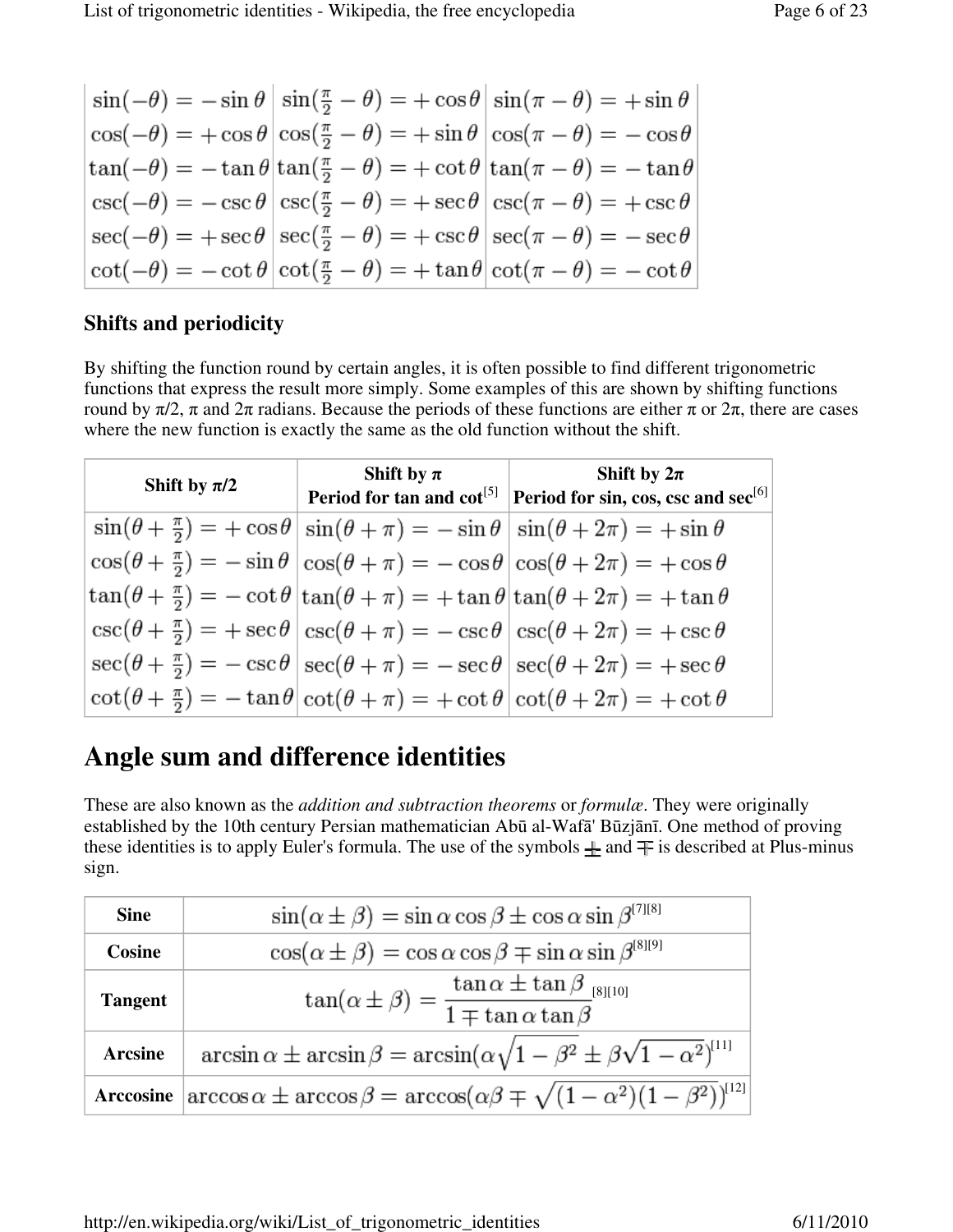$$
\begin{vmatrix}\n\arctangent \\
\end{vmatrix} \quad \arctan \alpha \pm \arctan \beta = \arctan \left(\frac{\alpha \pm \beta}{1 \mp \alpha \beta}\right)^{[13]}
$$

### **Matrix form**

#### *See also: matrix multiplication*

The sum and difference formulæ for sine and cosine can be written in matrix form, thus:

$$
\begin{bmatrix}\n\cos \alpha & -\sin \alpha \\
\sin \alpha & \cos \alpha\n\end{bmatrix}\n\begin{bmatrix}\n\cos \beta & -\sin \beta \\
\sin \beta & \cos \beta\n\end{bmatrix} =\n\begin{bmatrix}\n\cos(\alpha + \beta) & -\sin(\alpha + \beta) \\
\sin(\alpha + \beta) & \cos(\alpha + \beta)\n\end{bmatrix}
$$

### **Sines and cosines of sums of infinitely many terms**

$$
\sin\left(\sum_{i=1}^{\infty}\theta_i\right) = \sum_{\text{odd }k\geq 1}(-1)^{(k-1)/2}\sum_{\substack{A\subseteq\{1,2,3,\dots\}\\|A|=k}}\left(\prod_{i\in A}\sin\theta_i\prod_{i\notin A}\cos\theta_i\right)
$$

$$
\cos\left(\sum_{i=1}^{\infty}\theta_i\right) = \sum_{\text{even }k\geq 0}(-1)^{k/2}\sum_{\substack{A\subseteq\{1,2,3,\dots\}\\|A|=k}}\left(\prod_{i\in A}\sin\theta_i\prod_{i\notin A}\cos\theta_i\right)
$$

In these two identities an asymmetry appears that is not seen in the case of sums of finitely many terms: in each product, there are only finitely many sine factors and cofinitely many cosine factors.

If only finitely many of the terms  $\theta_i$  are nonzero, then only finitely many of the terms on the right side will be nonzero because sine factors will vanish, and in each term, all but finitely many of the cosine factors will be unity.

### **Tangents of sums of finitely many terms**

Let  $e_k$  (for  $k \in \{0, ..., n\}$ ) be the *k*th-degree elementary symmetric polynomial in the variables

$$
x_i = \tan \theta_i
$$

for  $i \in \{0, ..., n\}$ , i.e.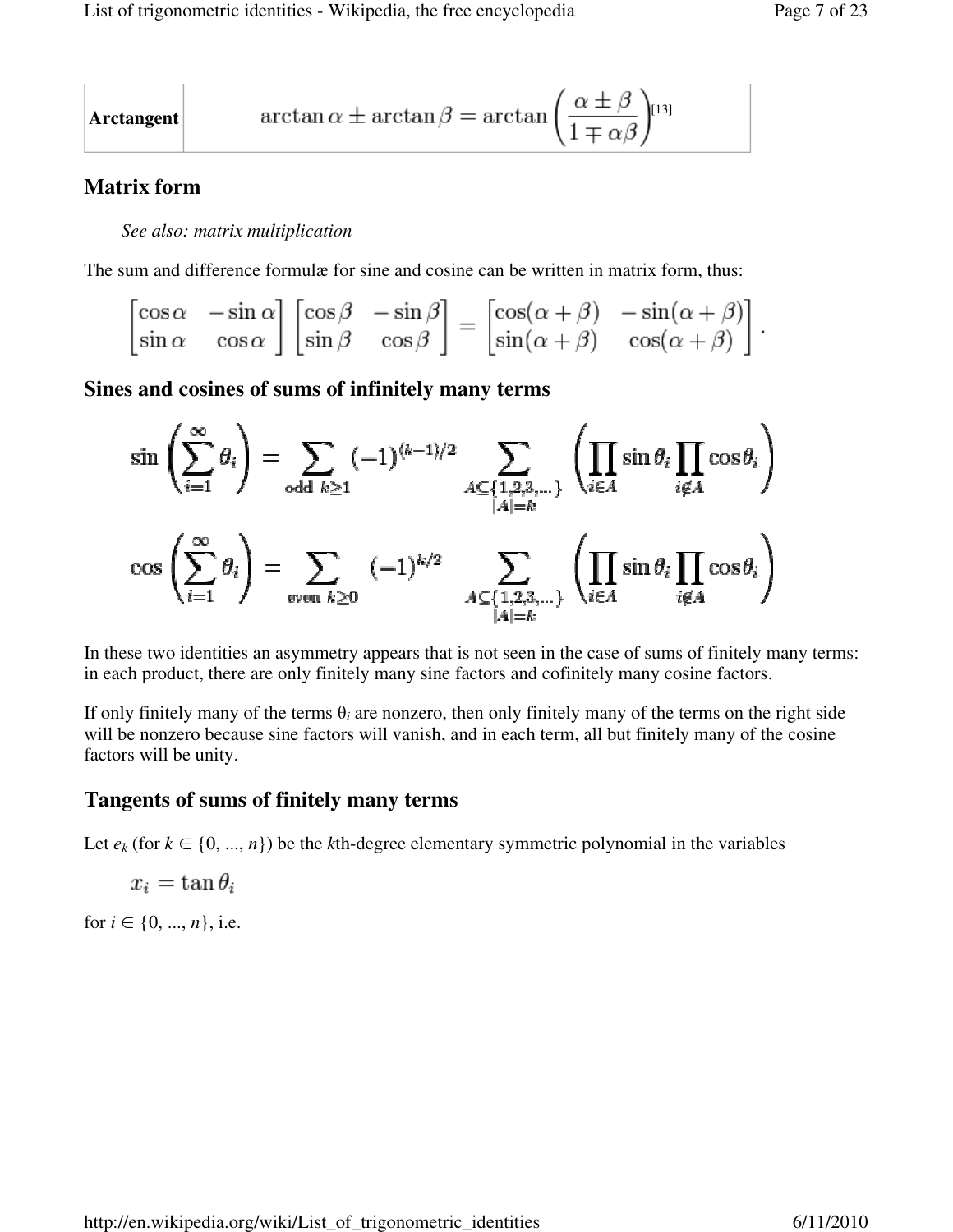$$
e_0 = 1
$$
  
\n
$$
e_1 = \sum_{1 \le i \le n} x_i \qquad = \sum_{1 \le i \le n} \tan \theta_i
$$
  
\n
$$
e_2 = \sum_{1 \le i < j \le n} x_i x_j \qquad = \sum_{1 \le i < j \le n} \tan \theta_i \tan \theta_j
$$
  
\n
$$
e_3 = \sum_{1 \le i < j < k \le n} x_i x_j x_k \qquad = \sum_{1 \le i < j < k \le n} \tan \theta_i \tan \theta_j \tan \theta_k
$$
  
\n
$$
\vdots \qquad \vdots
$$

Then

$$
\tan(\theta_1 + \dots + \theta_n) = \frac{e_1 - e_3 + e_5 - \dots}{e_0 - e_2 + e_4 - \dots},
$$

the number of terms depending on *n*.

For example:

$$
\tan(\theta_1 + \theta_2) = \frac{e_1}{e_0 - e_2} = \frac{x_1 + x_2}{1 - x_1 x_2} = \frac{\tan \theta_1 + \tan \theta_2}{1 - \tan \theta_1 \tan \theta_2},
$$

$$
\tan(\theta_1 + \theta_2 + \theta_3) = \frac{e_1 - e_3}{e_0 - e_2} = \frac{(x_1 + x_2 + x_3) - (x_1x_2x_3)}{1 - (x_1x_2 + x_1x_3 + x_2x_3)},
$$

$$
\tan(\theta_1 + \theta_2 + \theta_3 + \theta_4) = \frac{e_1 - e_3}{e_0 - e_2 + e_4}
$$

$$
= \frac{(x_1 + x_2 + x_3 + x_4) - (x_1x_2x_3 + x_1x_2x_4 + x_1x_3)}{1 - (x_1x_2 + x_1x_3 + x_1x_4 + x_2x_3 + x_2x_4 + x_3x_4)}
$$

and so on. The general case can be proved by mathematical induction.

#### **Secants of sums of finitely many terms**

$$
\sec(\theta_1 + \dots + \theta_n) = \frac{\sec \theta_1 \cdots \sec \theta_n}{e_0 - e_2 + e_4 - \dots}
$$

where  $e_k$  is the *k*th-degree elementary symmetric polynomial in the *n* variables  $x_i = \tan \theta_i$ ,  $i = 1, ..., n$ , and the number of terms in the denominator depends on *n*.

http://en.wikipedia.org/wiki/List\_of\_trigonometric\_identities 6/11/2010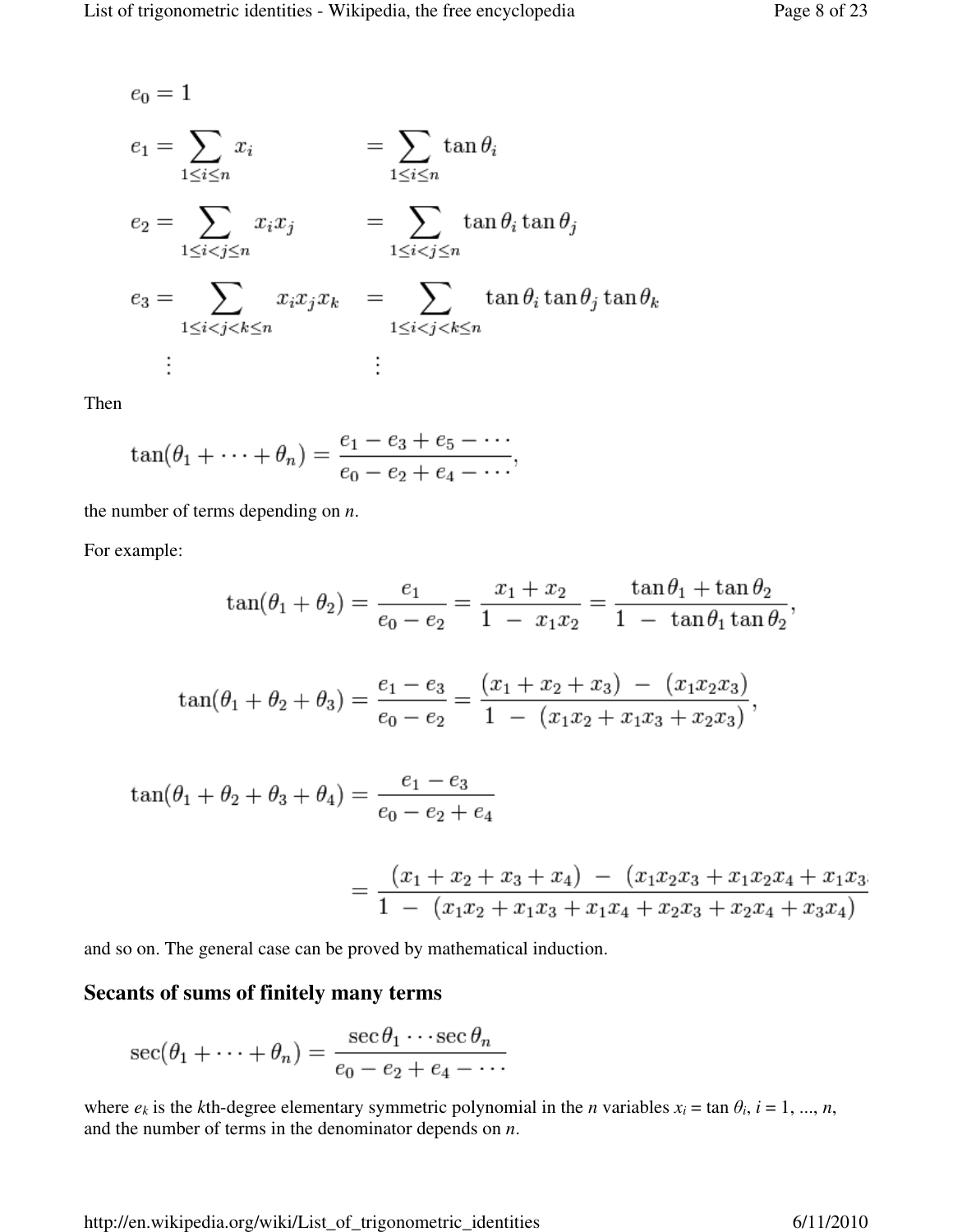For example,

$$
\sec(\alpha + \beta + \gamma) = \frac{\sec \alpha \sec \beta \sec \gamma}{1 - \tan \alpha \tan \beta - \tan \alpha \tan \gamma - \tan \beta \tan \gamma}
$$

# **Multiple-angle formulae**

| $T_n$ is the <i>n</i> th Chebyshev polynomial                  | $\cos n\theta = T_n(\cos \theta)^{-14}$                                     |
|----------------------------------------------------------------|-----------------------------------------------------------------------------|
| $S_n$ is the <i>n</i> th spread polynomial                     | $\sin^2 n\theta = S_n(\sin^2 \theta)$                                       |
| de Moivre's formula, $\boldsymbol{j}$ is the Imaginary<br>unit | $\cos n\theta + i\sin n\theta = (\cos(\theta) + i\sin(\theta))^n$<br>$[15]$ |

$$
1 + 2\cos(x) + 2\cos(2x) + 2\cos(3x) + \cdots + 2\cos(nx) = \frac{\sin\left(\left(n + \frac{1}{2}\right)x\right)}{\sin(x/2)}.
$$

(This function of *x* is the Dirichlet kernel.)

### **Double-, triple-, and half-angle formulae**

### *See also: Tangent half-angle formula*

These can be shown by using either the sum and difference identities or the multiple-angle formulae.

|                                            | Double-angle formulae <sup>[16][17]</sup>                                                                                                                                                        |                                                     |     |
|--------------------------------------------|--------------------------------------------------------------------------------------------------------------------------------------------------------------------------------------------------|-----------------------------------------------------|-----|
| $\sin 2\theta = 2 \sin \theta \cos \theta$ | $\cos 2\theta = \cos^2 \theta - \sin^2 \theta$                                                                                                                                                   |                                                     |     |
| $2\tan\theta$                              | $=2\cos^2\theta-1$                                                                                                                                                                               |                                                     |     |
| $-\frac{1}{1+\tan^2\theta}$                | $= 1 - 2 \sin^2 \theta$                                                                                                                                                                          | $\tan 2\theta = \frac{2\tan\theta}{1-\tan^2\theta}$ | cot |
|                                            |                                                                                                                                                                                                  |                                                     |     |
|                                            | $= \frac{1 - \tan^2 \theta}{1 + \tan^2 \theta}$                                                                                                                                                  |                                                     |     |
|                                            | Triple-angle formulae <sup>[14][18]</sup>                                                                                                                                                        |                                                     |     |
|                                            | $\sin 3\theta = 3\sin \theta - 4\sin^3 \theta \Big  \cos 3\theta = 4\cos^3 \theta - 3\cos \theta \Big  \tan 3\theta = \frac{3\tan \theta - \tan^3 \theta}{1 - 3\tan^2 \theta} \Big  \cot \theta$ |                                                     |     |
|                                            | Half-angle formulae <sup>[19][20]</sup>                                                                                                                                                          |                                                     |     |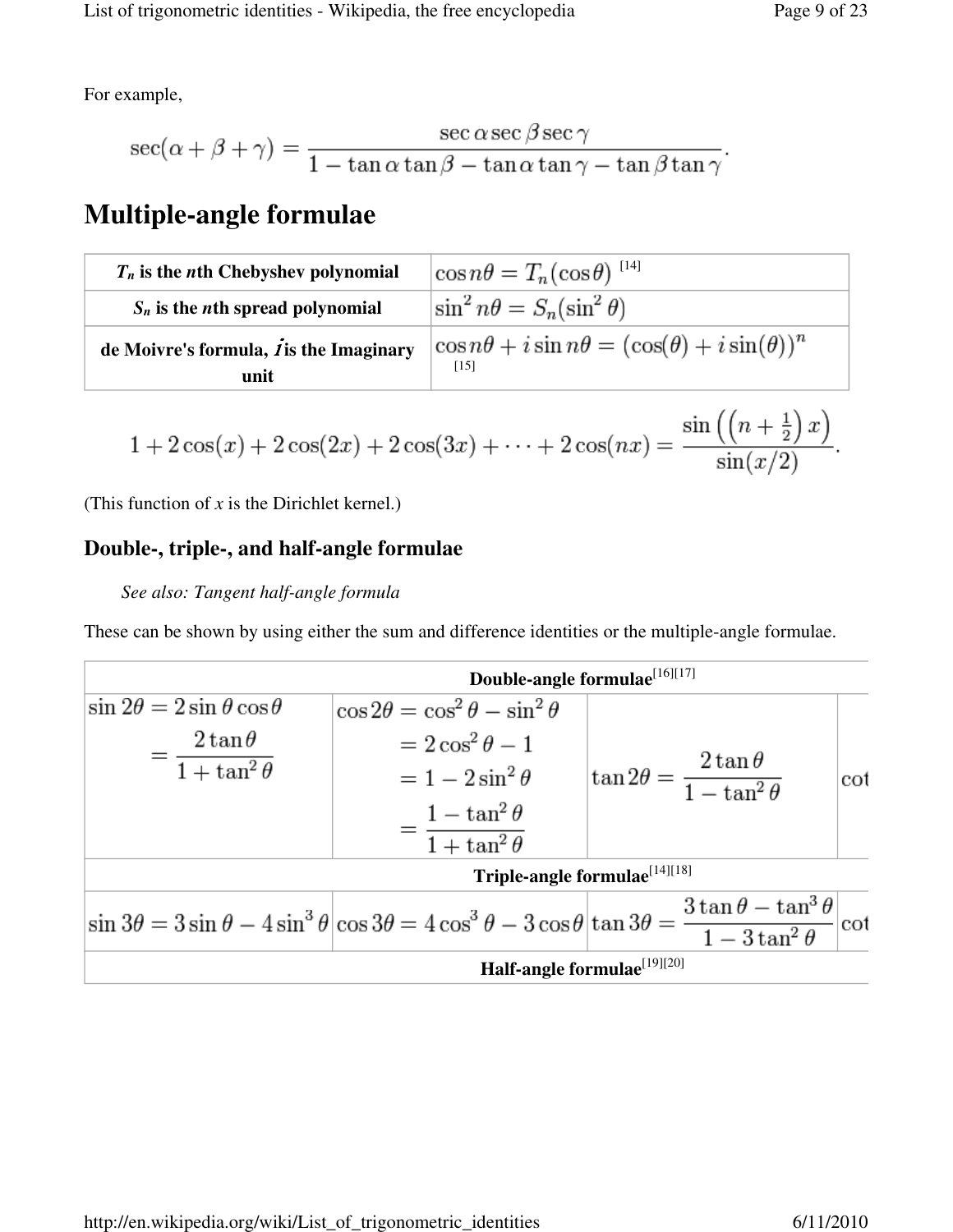$$
\sin\frac{\theta}{2} = \pm\sqrt{\frac{1-\cos\theta}{2}} \quad \cos\frac{\theta}{2} = \pm\sqrt{\frac{1+\cos\theta}{2}} \quad \begin{array}{rcl}\n\tan\frac{\theta}{2} &=& \csc\theta - \cot\theta \\
\hline\n= & \frac{1-\cos\theta}{1+\cos\theta} \\
&=& \frac{\sin\theta}{1+\cos\theta} \\
&=& \frac{1-\cos\theta}{\sin\theta}\n\end{array}
$$

The fact that the triple-angle formula for sine and cosine only involves powers of a single function allows one to relate the geometric problem of a compass and straightedge construction of angle trisection to the algebraic problem of solving a cubic equation, which allows one to prove that this is in general impossible, by field theory.

A formula for computing the trigonometric identities for the third-angle exists, but it requires finding the zeroes of the cubic equation  $x^3 - \frac{3x+d}{4} = 0$ , where *x* is the value of the sine function at some angle and *d* is the known value of the sine function at the triple angle. However, the discriminant of this equation is negative, so this equation has three real roots (of which only one is the solution within the correct third-circle) but none of these solutions is reducible to a real algebraic expression, as they use intermediate complex numbers under the cube roots, (which may be expressed in terms of real-only functions only if using hyperbolic functions).

#### **Sine, cosine, and tangent of multiple angles**

For specific multiples, these follow from the angle addition formulas, while the general formula was given by 16th century French mathematician Vieta.

$$
\sin n\theta = \sum_{k=0}^{n} {n \choose k} \cos^{k} \theta \sin^{n-k} \theta \sin \left(\frac{1}{2}(n-k)\pi\right)
$$

$$
\cos n\theta = \sum_{k=0}^{n} {n \choose k} \cos^{k} \theta \sin^{n-k} \theta \cos \left(\frac{1}{2}(n-k)\pi\right)
$$

tan  $n\theta$  can be written in terms of tan  $\theta$  using the recurrence relation:

$$
\tan(n+1)\theta = \frac{\tan n\theta + \tan \theta}{1 - \tan n\theta \tan \theta}
$$

cot  $n\theta$  can be written in terms of cot  $\theta$  using the recurrence relation:

$$
\cot (n+1)\theta = \frac{\cot n\theta \cot \theta - 1}{\cot n\theta + \cot \theta}.
$$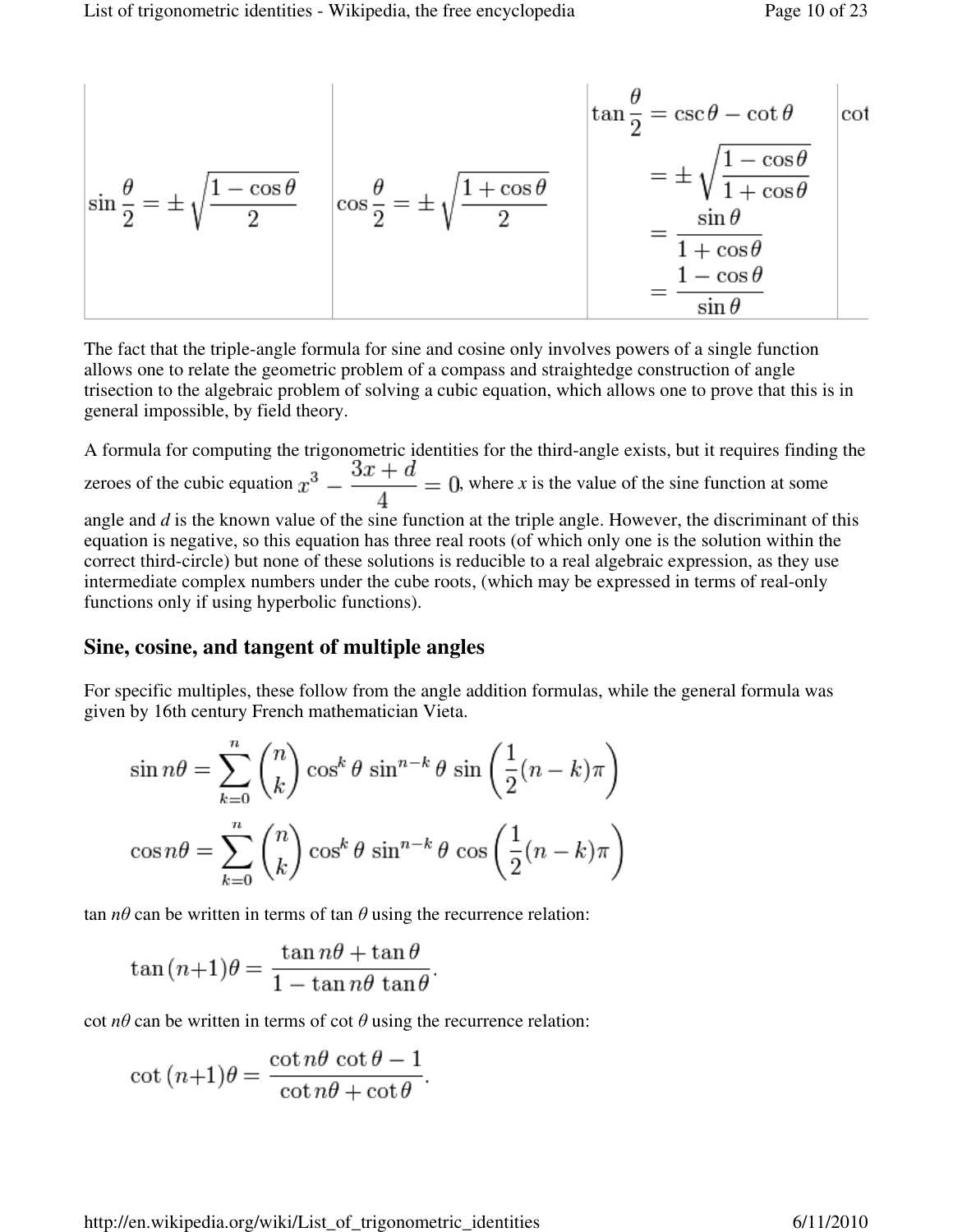### **Chebyshev method**

The Chebyshev method is a recursive algorithm for finding the  $n<sup>th</sup>$  multiple angle formula knowing the  $(n-1)$ <sup>th</sup> and  $(n-2)$ <sup>th</sup> formulae.<sup>[21]</sup>

The cosine for *nx* can be computed from the cosine of  $(n - 1)$  and  $(n - 2)$  as follows:

 $\cos nx = 2 \cdot \cos x \cdot \cos(n-1)x - \cos(n-2)x$ 

Similarly  $sin(nx)$  can be computed from the sines of  $(n - 1)x$  and  $(n - 2)x$ 

 $\sin nx = 2 \cdot \cos x \cdot \sin(n-1)x - \sin(n-2)x$ 

For the tangent, we have:

$$
\tan nx = \frac{H + K \tan x}{K - H \tan x}
$$

where  $H/K = \tan((n-1)x)$ .

#### **Tangent of an average**

$$
\tan\left(\frac{\alpha+\beta}{2}\right) = \frac{\sin\alpha+\sin\beta}{\cos\alpha+\cos\beta} = -\frac{\cos\alpha-\cos\beta}{\sin\alpha-\sin\beta}
$$

Setting either  $\alpha$  or  $\beta$  to 0 gives the usual tangent half-angle formulæ.

#### **Euler's infinite product**

$$
\cos\left(\frac{\theta}{2}\right)\cdot\cos\left(\frac{\theta}{4}\right)\cdot\cos\left(\frac{\theta}{8}\right)\cdots=\prod_{n=1}^{\infty}\cos\left(\frac{\theta}{2^n}\right)=\frac{\sin(\theta)}{\theta}=\operatorname{sinc}\theta.
$$

### **Power-reduction formulas**

Obtained by solving the second and third versions of the cosine double-angle formula.

| <b>Sine</b>                                               | Cosine                                                    |                      |
|-----------------------------------------------------------|-----------------------------------------------------------|----------------------|
| $\sin^2\theta = \frac{1-\cos 2\theta}{2}$                 | $\cos^2\theta = \frac{1+\cos 2\theta}{2}$                 | $ \sin^2\theta \cos$ |
| $\sin^3\theta = \frac{3\sin\theta - \sin 3\theta}{4}$     | $\cos^3\theta = \frac{3\cos\theta + \cos 3\theta}{4}$     | $\sin^3\theta\cos$   |
| $\sin^4\theta = \frac{3-4\cos 2\theta + \cos 4\theta}{1}$ | $\cos^4\theta = \frac{3+4\cos 2\theta + \cos 4\theta}{2}$ | $\sin^4\theta\cos$   |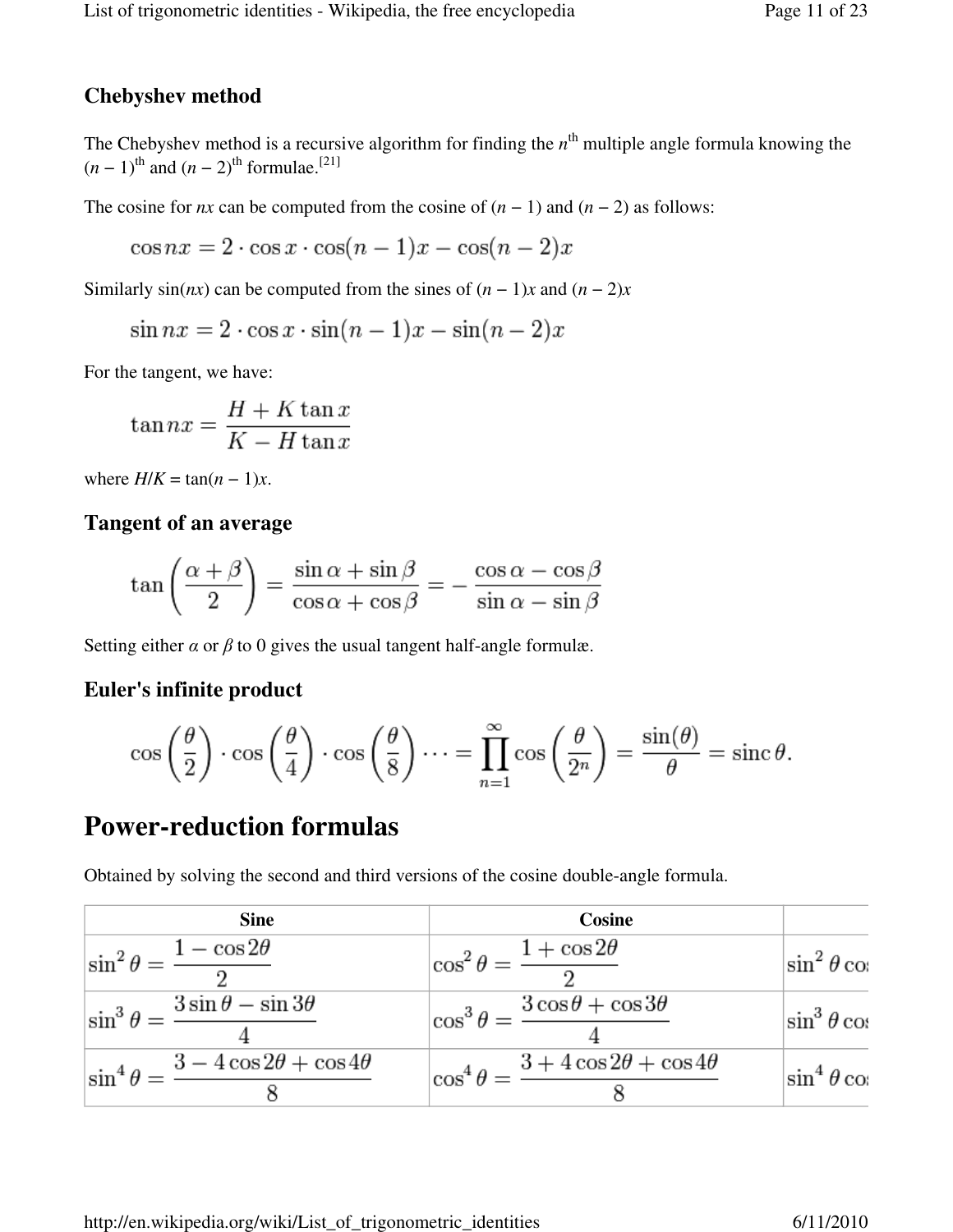$$
\left|\sin^{5}\theta\right| = \frac{10\sin\theta - 5\sin 3\theta + \sin 5\theta}{16}\left|\cos^{5}\theta\right| = \frac{10\cos\theta + 5\cos 3\theta + \cos 5\theta}{16}\left|\sin^{5}\theta\right|\cos 3\theta
$$

and in general terms of powers of  $\sin \theta$  or  $\cos \theta$  the following is true, and can be deduced using De Moivre's formula, Euler's formula and binomial theorem.

$$
\begin{array}{|l|l|}\n\hline\n\text{if } n \text{ is odd} & \text{cos}^n \theta = \frac{2}{2^n} \sum_{k=0}^{\frac{n-1}{2}} \binom{n}{k} \cos \left( (n-2k) \theta \right) \\
\hline\n\text{if } n \text{ is even} & \text{cos}^n \theta = \frac{1}{2^n} \sum_{k=0}^{\frac{n}{2}} \binom{n}{\frac{n}{2}} + \frac{2}{2^n} \sum_{k=0}^{\frac{n}{2}-1} \binom{n}{k} \cos \left( (n-2k) \theta \right) \sin^n \theta = \frac{1}{2^n} \binom{n}{\frac{n}{2}} + \frac{2}{2^n} \sum_{k=0}^{\frac{n}{2}-1} \binom{n}{k} \cos \left( (n-2k) \theta \right) \sin^n \theta = \frac{1}{2^n} \binom{n}{\frac{n}{2}} + \frac{2}{2^n} \sum_{k=0}^{\frac{n}{2}-1} \binom{n}{k} \cos \left( (n-2k) \theta \right) \sin^n \theta = \frac{1}{2^n} \binom{n}{\frac{n}{2}} + \frac{2}{2^n} \sum_{k=0}^{\frac{n}{2}-1} \binom{n}{k} \cos \left( (n-2k) \theta \right) \sin^n \theta = \frac{2}{2^n} \sum_{k=0}^{\frac{n}{2}} \binom{n}{\frac{n}{2}} + \frac{2}{2^n} \sum_{k=0}^{\frac{n}{2}} \sin \left( (n-2k) \theta \right) \sin^n \theta = \frac{2}{2^n} \sum_{k=0}^{\frac{n}{2}} \left( (n-2k) \theta \right) \sin^n \theta = \frac{2}{2^n} \sum_{k=0}^{\frac{n}{2}} \left( (n-2k) \theta \right) \sin^n \theta = \frac{2}{2^n} \sum_{k=0}^{\frac{n}{2}} \left( (n-2k) \theta \right) \sin^n \theta = \frac{2}{2^n} \sum_{k=0}^{\frac{n}{2}} \left( (n-2k) \theta \right) \sin^n \theta = \frac{2}{2^n} \sum_{k=0}^{\frac{n}{2}} \left( (n-2k) \theta \right) \sin^n \theta = \frac{2}{2^n} \sum_{k=0}^{\frac{n}{2}} \left( (n-2k) \theta \right) \sin^n \theta = \frac{2}{2
$$

# **Product-to-sum and sum-to-product identities**

The product-to-sum identities or Prosthaphaeresis formulas can be proven by expanding their right-hand sides using the angle addition theorems. See beat (acoustics) for an application of the sum-to-product formulæ.

| Product-to-sum $^{[22]}$                                                                 |                                                                                                                                      |
|------------------------------------------------------------------------------------------|--------------------------------------------------------------------------------------------------------------------------------------|
|                                                                                          | Sum-to-product $^{[23]}$                                                                                                             |
| $\cos\theta\cos\varphi = \frac{\cos(\theta-\varphi) + \cos(\theta+\varphi)}{2}$          | $\sin \theta \pm \sin \varphi = 2 \sin \left( \frac{\theta \pm \varphi}{2} \right) \cos \left( \frac{\theta \mp \varphi}{2} \right)$ |
| $\left \sin\theta\sin\varphi\right =\frac{\cos(\theta-\varphi)-\cos(\theta+\varphi)}{2}$ |                                                                                                                                      |
|                                                                                          | $\cos\theta + \cos\varphi = 2\cos\left(\frac{\theta+\varphi}{2}\right)\cos\left(\frac{\theta-\varphi}{2}\right)$                     |
| $\sin \theta \cos \varphi = \frac{\sin(\theta + \varphi) + \sin(\theta - \varphi)}{2}$   |                                                                                                                                      |
|                                                                                          |                                                                                                                                      |
| $\cos\theta\sin\varphi=\frac{\sin(\theta+\varphi)-\sin(\theta-\varphi)}{2}$              | $\cos\theta - \cos\varphi = -2\sin\left(\frac{\theta+\varphi}{2}\right)\sin\left(\frac{\theta-\varphi}{2}\right)$                    |
|                                                                                          |                                                                                                                                      |

### **Other related identities**

If *x*, *y*, and *z* are the three angles of any triangle, or in other words

if 
$$
x + y + z = \pi
$$
 = half circle,  
then  $tan(x) + tan(y) + tan(z) = tan(x) tan(y) tan(z)$ .

(If any of *x*, *y*, *z* is a right angle, one should take both sides to be  $\infty$ . This is neither + $\infty$  nor  $-\infty$ ; for present purposes it makes sense to add just one point at infinity to the real line, that is approached by tan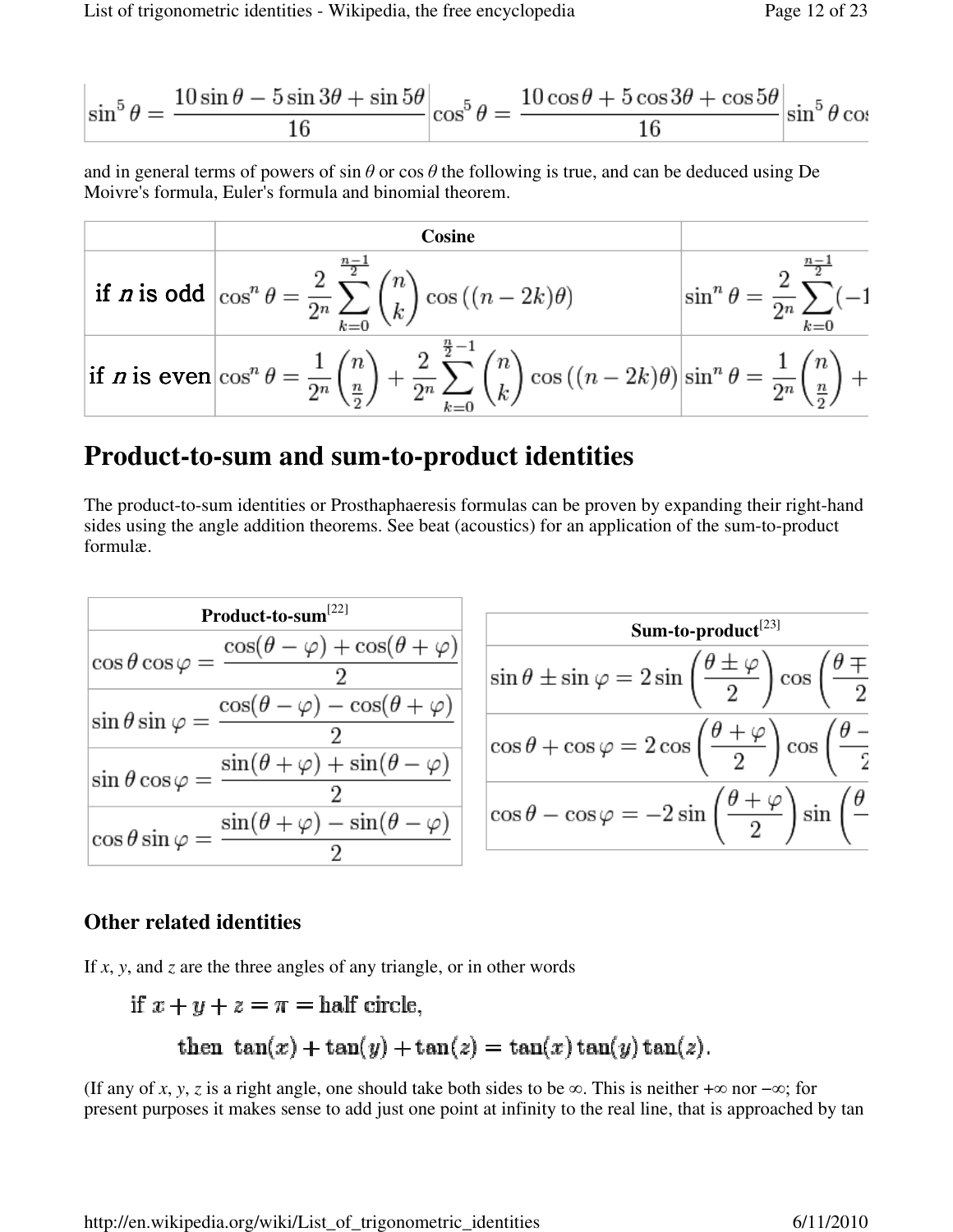If 
$$
x + y + z = \pi
$$
 = half circle,  
then  $sin(2x) + sin(2y) + sin(2z) = 4sin(x)sin(y)sin(z)$ .

### **Hermite's cotangent identity**

Charles Hermite demonstrated the following identity.<sup>[24]</sup> Suppose  $a_1, ..., a_n$  are complex numbers, no two of which differ by an integer multiple of  $\pi$ . Let

$$
A_{n,k} = \prod_{\substack{1 \le j \le n \\ j \ne k}} \cot(a_k - a_j)
$$

(in particular,  $A_{1,1}$ , being an empty product, is 1). Then

$$
\cot(z-a_1)\cdots\cot(z-a_n)=\cos\frac{n\pi}{2}+\sum_{k=1}^nA_{n,k}\cot(z-a_k).
$$

The simplest non-trivial example is the case  $n = 2$ :

$$
\cot(z - a_1)\cot(z - a_2) = -1 + \cot(a_1 - a_2)\cot(z - a_1) + \cot(a_2 - a_1)
$$

#### **Ptolemy's theorem**

If 
$$
w + x + y + z = \pi
$$
 = half circle,  
\nthen  $sin(w + x) sin(x + y)$   
\n $= sin(x + y) sin(y + z)$   
\n $= sin(y + z) sin(z + w)$   
\n $= sin(z + w) sin(w + x) = sin(w) sin(y) + sin(x) sin(z)$ .

(The first three equalities are trivial; the fourth is the substance of this identity.) Essentially this is Ptolemy's theorem adapted to the language of trigonometry.

# **Linear combinations**

For some purposes it is important to know that any linear combination of sine waves of the same period or frequency but different phase shifts is also a sine wave with the same period or frequency, but a different phase shift. In the case of a linear combination of a sine and cosine wave<sup>[25]</sup> (which is just a sine wave with a phase shift of  $\pi/2$ ), we have

$$
a\sin x + b\cos x = \sqrt{a^2 + b^2} \cdot \sin(x + \varphi)
$$

http://en.wikipedia.org/wiki/List\_of\_trigonometric\_identities 6/11/2010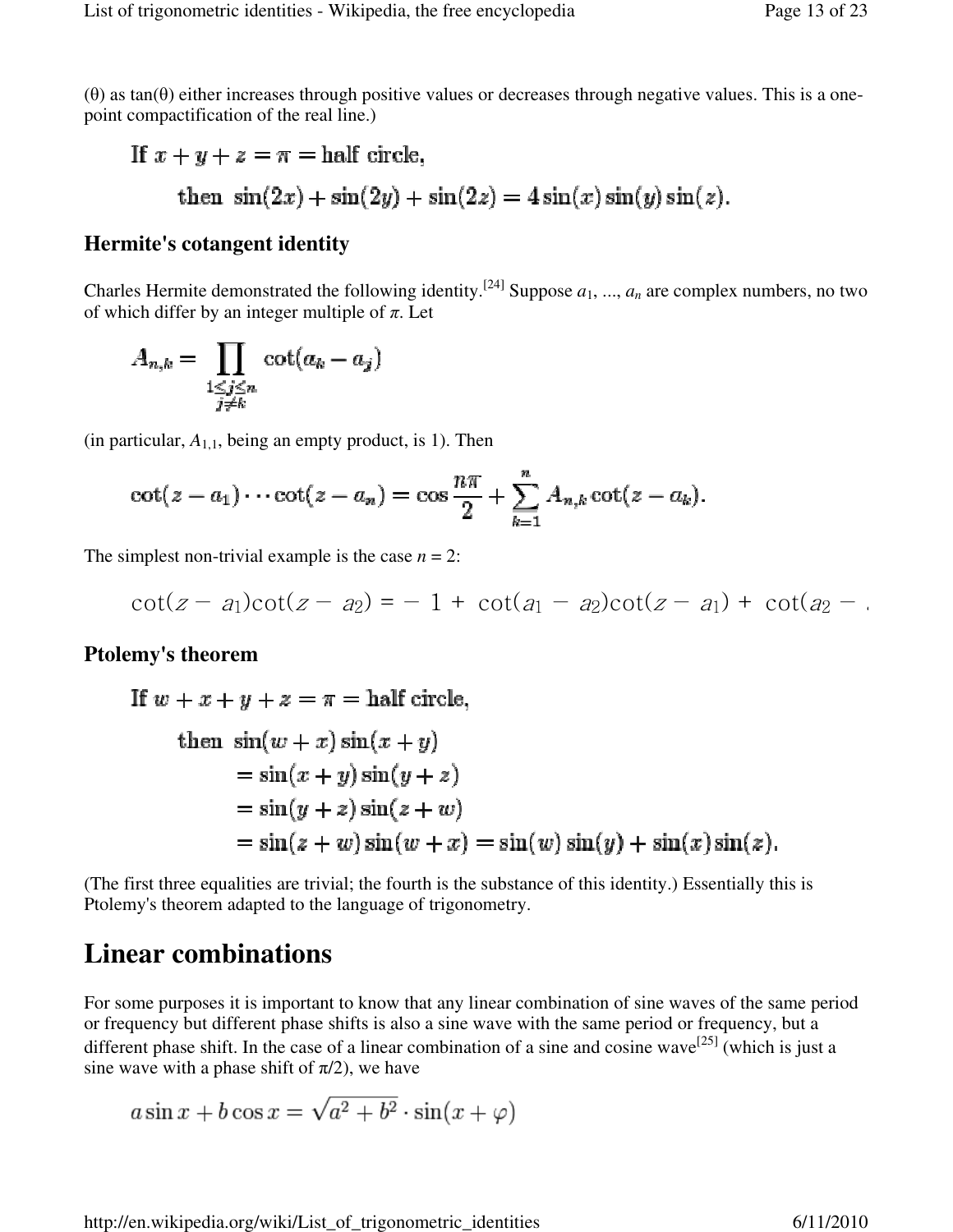where

$$
\varphi = \begin{cases} \arcsin\left(\frac{b}{\sqrt{a^2 + b^2}}\right) & \text{if } a \ge 0, \\ \pi - \arcsin\left(\frac{b}{\sqrt{a^2 + b^2}}\right) & \text{if } a < 0, \end{cases}
$$

or equivalently

$$
\varphi = \arctan\left(\frac{b}{a}\right) + \begin{cases} 0 & \text{if } a \ge 0, \\ \pi & \text{if } a < 0. \end{cases}
$$

More generally, for an arbitrary phase shift, we have

$$
a\sin x + b\sin(x + \alpha) = c\sin(x + \beta)
$$

where

$$
c = \sqrt{a^2 + b^2 + 2ab\cos\alpha},
$$

and

$$
\beta = \arctan\left(\frac{b\sin\alpha}{a + b\cos\alpha}\right) + \begin{cases} 0 & \text{if } a + b\cos\alpha \ge 0, \\ \pi & \text{if } a + b\cos\alpha < 0. \end{cases}
$$

### **Other sums of trigonometric functions**

Sum of sines and cosines with arguments in arithmetic progression:

$$
\sin \varphi + \sin (\varphi + \alpha) + \sin (\varphi + 2\alpha) + \dots + \sin (\varphi + n\alpha) = \frac{\sin \left(\frac{(n+1)\alpha}{2}\right) \cdot \sin (\varphi + n\alpha)}{\sin \frac{\alpha}{2}}
$$

$$
\cos \varphi + \cos (\varphi + \alpha) + \cos (\varphi + 2\alpha) + \dots + \cos (\varphi + n\alpha) = \frac{\sin \left(\frac{(n+1)\alpha}{2}\right) \cdot \cos (\varphi + n\alpha)}{\sin \frac{\alpha}{2}}
$$

For any *a* and *b*:

$$
a\cos(x) + b\sin(x) = \sqrt{a^2 + b^2}\cos(x - \operatorname{atan2}(b, a))
$$

where atan2( $y$ ,  $x$ ) is the generalization of arctan( $y/x$ ) which covers the entire circular range.

$$
\tan(x) + \sec(x) = \tan\left(\frac{x}{2} + \frac{\pi}{4}\right).
$$

The above identity is sometimes convenient to know when thinking about the Gudermannian function, which relates the circular and hyperbolic trigonometric functions without resorting to complex numbers.

http://en.wikipedia.org/wiki/List\_of\_trigonometric\_identities 6/11/2010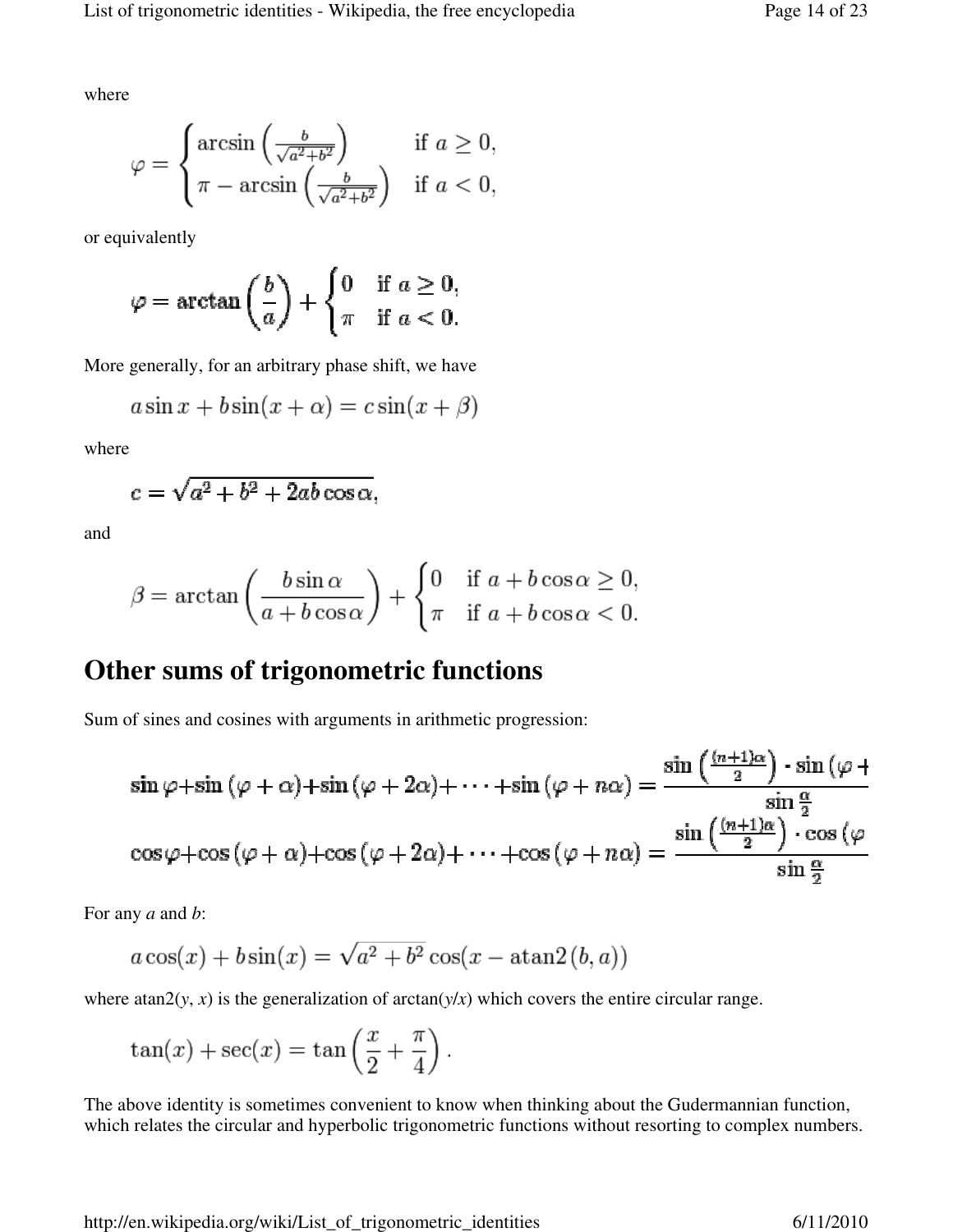If *x*, *y*, and *z* are the three angles of any triangle, i.e. if  $x + y + z = \pi$ , then

$$
\cot(x)\cot(y) + \cot(y)\cot(z) + \cot(z)\cot(x) = 1.
$$

## **Certain linear fractional transformations**

If  $f(x)$  is given by the linear fractional transformation

$$
f(x) = \frac{(\cos \alpha)x - \sin \alpha}{(\sin \alpha)x + \cos \alpha},
$$

and similarly

$$
g(x) = \frac{(\cos \beta)x - \sin \beta}{(\sin \beta)x + \cos \beta},
$$

then

$$
f(g(x)) = g(f(x)) = \frac{(\cos(\alpha + \beta))x - \sin(\alpha + \beta)}{(\sin(\alpha + \beta))x + \cos(\alpha + \beta)}
$$

More tersely stated, if for all  $\alpha$  we let  $f_{\alpha}$  be what we called  $f$  above, then

$$
f_{\alpha}\circ f_{\beta}=f_{\alpha+\beta}.
$$

If *x* is the slope of a line, then  $f(x)$  is the slope of its rotation through an angle of  $-\alpha$ .

# **Inverse trigonometric functions**

$$
\arcsin(x) + \arccos(x) = \pi/2
$$
  
\n
$$
\arctan(x) + \arccot(x) = \pi/2.
$$
  
\n
$$
\arctan(x) + \arctan(1/x) = \begin{cases} \pi/2, & \text{if } x > 0 \\ -\pi/2, & \text{if } x < 0 \end{cases}
$$

### **Compositions of trig and inverse trig functions**

| $\sin[\arccos(x)] = \sqrt{1-x^2} \left[\tan[\arcsin(x)]\right] = \frac{x}{\sqrt{1-x^2}}$ | $-x^2$ |
|------------------------------------------------------------------------------------------|--------|
| $\sin[\arctan(x)] = \frac{x}{\sqrt{1+x^2}} \Big  \tan[\arccos(x)] =$                     |        |
| $ \cos[\arctan(x)] = \frac{1}{\sqrt{1+x^2}}  \cot[\arcsin(x)] = \frac{\sqrt{1+x^2}}{2}$  |        |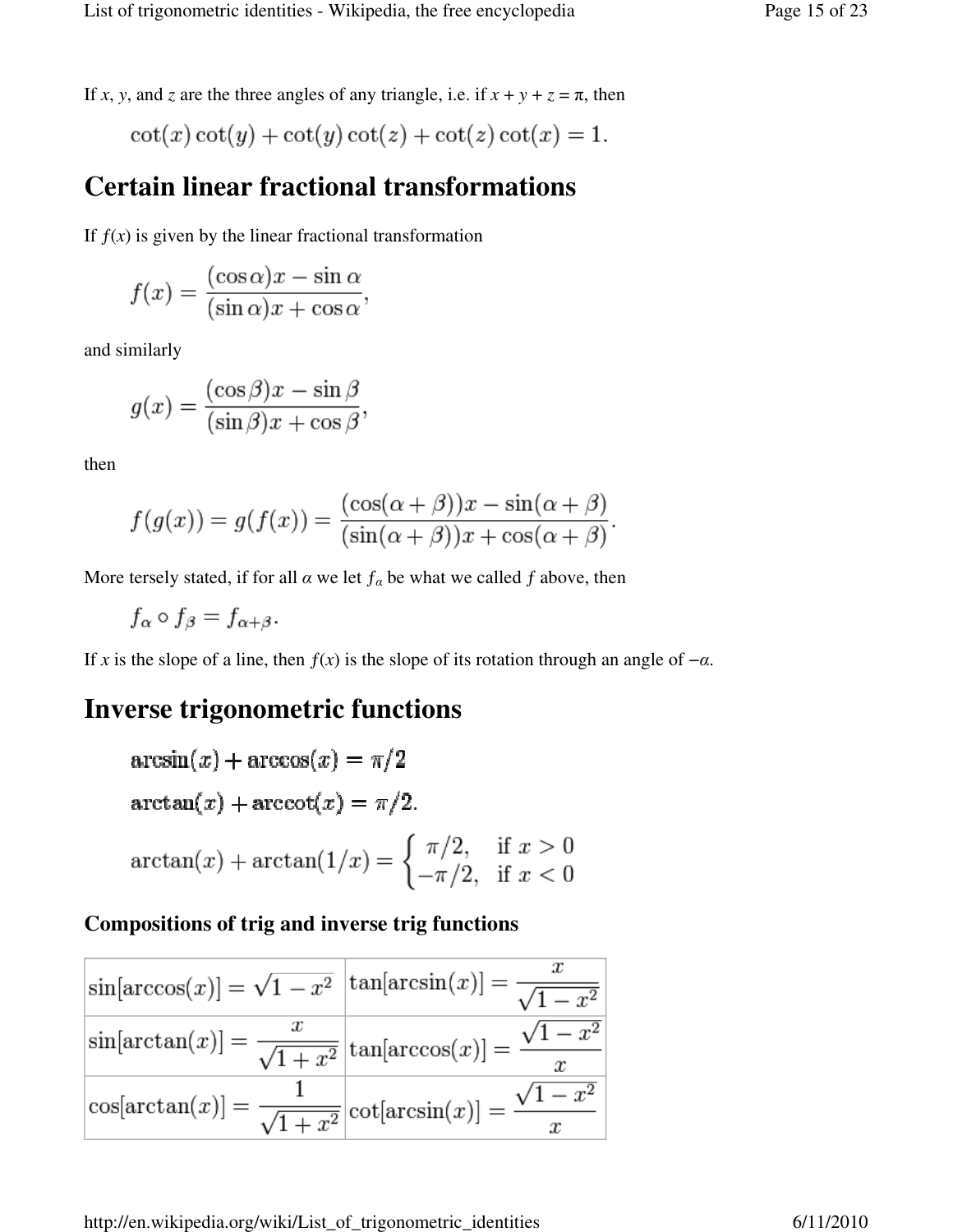$$
\cos[\arcsin(x)] = \sqrt{1 - x^2} \left[ \cot[\arccos(x)] = \frac{x}{\sqrt{1 - x^2}} \right]
$$

# **Relation to the complex exponential function**

$$
e^{ix} = \cos(x) + i\sin(x)^{[26]}
$$
 (Euler's formula),  
\n
$$
e^{-ix} = \cos(-x) + i\sin(-x) = \cos(x) - i\sin(x)
$$
  
\n
$$
e^{i\pi} = -1
$$
 (Euler's identity),  
\n
$$
\cos(x) = \frac{e^{ix} + e^{-ix}}{2}
$$
  
\n
$$
\sin(x) = \frac{e^{ix} - e^{-ix}}{2i}
$$

and hence the corollary:

$$
\tan(x) = \frac{e^{ix} - e^{-ix}}{i(e^{ix} + e^{-ix})} = \frac{\sin(x)}{\cos(x)}
$$

where  $i^2 = -1$ .

# **Infinite product formula**

For applications to special functions, the following infinite product formulae for trigonometric functions are useful:[29][30]

$$
\sin x = x \prod_{n=1}^{\infty} \left( 1 - \frac{x^2}{\pi^2 n^2} \right) \qquad \cos x = \prod_{n=1}^{\infty} \left( 1 - \frac{x^2}{\pi^2 (n - \frac{1}{2})^2} \right)
$$
  
\n
$$
\sinh x = x \prod_{n=1}^{\infty} \left( 1 + \frac{x^2}{\pi^2 n^2} \right) \qquad \cosh x = \prod_{n=1}^{\infty} \left( 1 + \frac{x^2}{\pi^2 (n - \frac{1}{2})^2} \right)
$$
  
\n
$$
\frac{\sin x}{x} = \prod_{n=1}^{\infty} \cos \left( \frac{x}{2^n} \right)
$$

# **Identities without variables**

The curious identity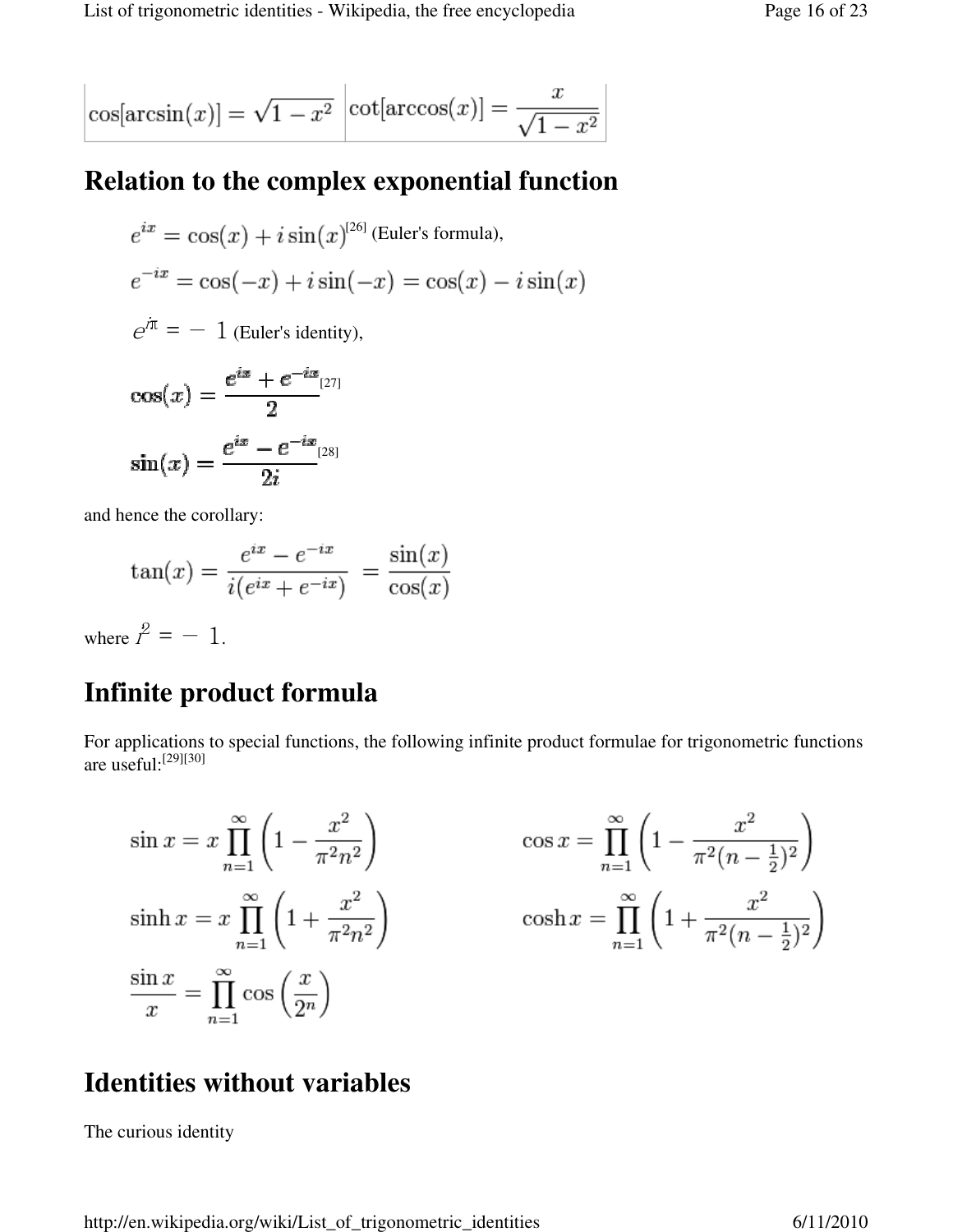$$
\cos 20^\circ \cdot \cos 40^\circ \cdot \cos 80^\circ = \frac{1}{8}
$$

is a special case of an identity that contains one variable:

$$
\prod_{j=0}^{k-1} \cos(2^{j}x) = \frac{\sin(2^{k}x)}{2^{k}\sin(x)}.
$$

A similar-looking identity is

$$
\cos\frac{\pi}{7}\cos\frac{2\pi}{7}\cos\frac{3\pi}{7}=\frac{1}{8},
$$

and in addition

$$
\sin 20^\circ \cdot \sin 40^\circ \cdot \sin 80^\circ = \frac{\sqrt{3}}{8}.
$$

Similarly:

$$
\tan 50^\circ \cdot \tan 60^\circ \cdot \tan 70^\circ = \tan 80^\circ.
$$

The following is perhaps not as readily generalized to an identity containing variables (but see explanation below):

$$
\cos 24^\circ + \cos 48^\circ + \cos 96^\circ + \cos 168^\circ = \frac{1}{2}.
$$

Degree measure ceases to be more felicitous than radian measure when we consider this identity with 21 in the denominators:

$$
\cos\left(\frac{2\pi}{21}\right) + \cos\left(2\cdot\frac{2\pi}{21}\right) + \cos\left(4\cdot\frac{2\pi}{21}\right) + \cos\left(5\cdot\frac{2\pi}{21}\right) + \cos\left(8\cdot\frac{2\pi}{21}\right) + \cos\left(10\cdot\frac{2\pi}{21}\right) = \frac{1}{2}.
$$

The factors 1, 2, 4, 5, 8, 10 may start to make the pattern clear: they are those integers less than 21/2 that are relatively prime to (or have no prime factors in common with) 21. The last several examples are corollaries of a basic fact about the irreducible cyclotomic polynomials: the cosines are the real parts of the zeroes of those polynomials; the sum of the zeroes is the Möbius function evaluated at (in the very last case above) 21; only half of the zeroes are present above. The two identities preceding this last one arise in the same fashion with 21 replaced by 10 and 15, respectively.

#### **Computing** π

An efficient way to compute  $\pi$  is based on the following identity without variables, due to Machin: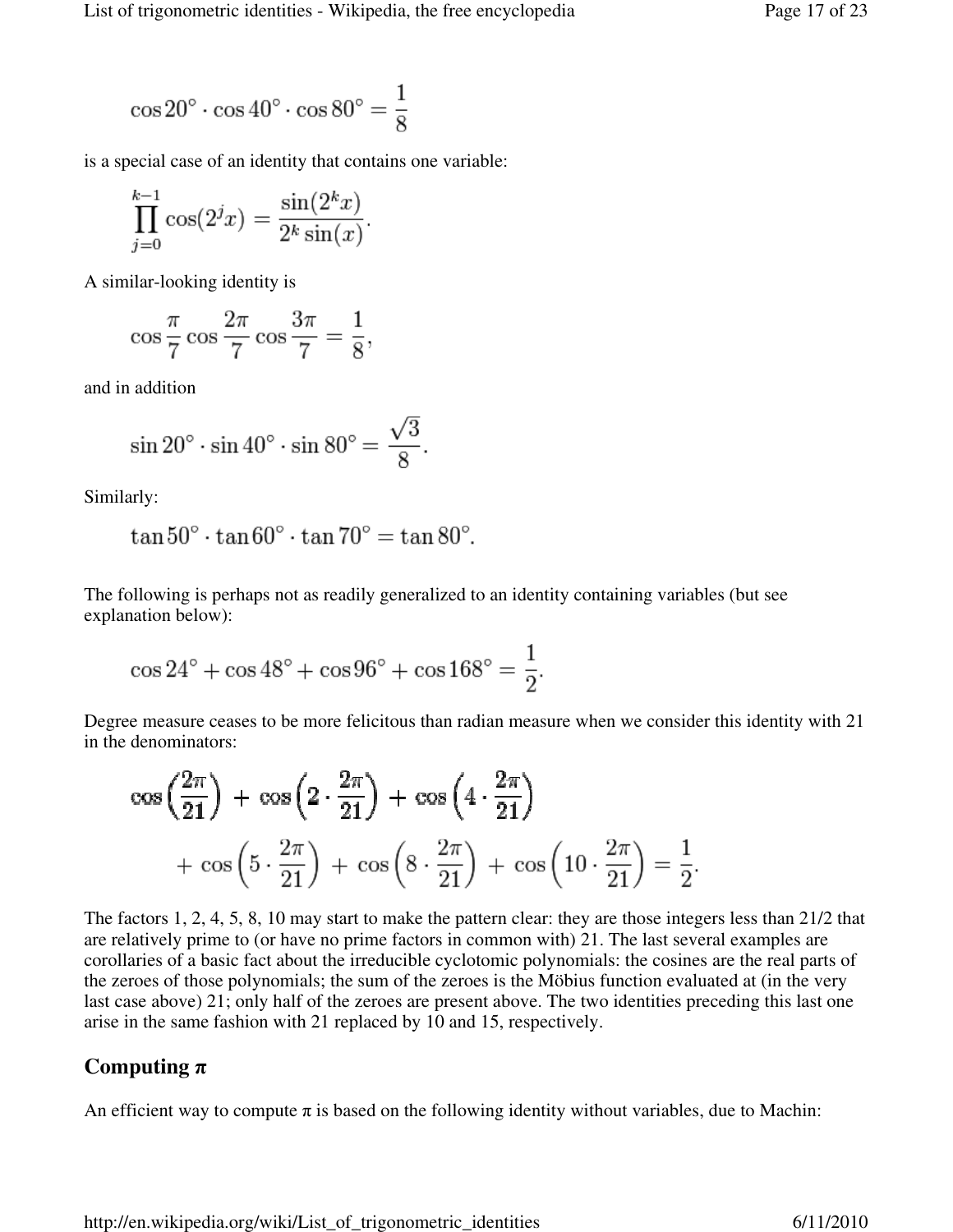$$
\frac{\pi}{4} = 4 \arctan \frac{1}{5} - \arctan \frac{1}{239}
$$

or, alternatively, by using an identity of Leonhard Euler:

$$
\frac{\pi}{4} = 5 \arctan \frac{1}{7} + 2 \arctan \frac{3}{79}.
$$

#### **A useful mnemonic for certain values of sines and cosines**

For certain simple angles, the sines and cosines take the form  $\sqrt{n}/2$  for  $0 \le n \le 4$ , which makes them easy to remember.

$$
\sin 0 = \sin 0^\circ = \sqrt{0}/2 = \cos 90^\circ = \cos \left(\frac{\pi}{2}\right)
$$
\n
$$
\sin \left(\frac{\pi}{6}\right) = \sin 30^\circ = \sqrt{1}/2 = \cos 60^\circ = \cos \left(\frac{\pi}{3}\right)
$$
\n
$$
\sin \left(\frac{\pi}{4}\right) = \sin 45^\circ = \sqrt{2}/2 = \cos 45^\circ = \cos \left(\frac{\pi}{4}\right)
$$
\n
$$
\sin \left(\frac{\pi}{3}\right) = \sin 60^\circ = \sqrt{3}/2 = \cos 30^\circ = \cos \left(\frac{\pi}{6}\right)
$$
\n
$$
\sin \left(\frac{\pi}{2}\right) = \sin 90^\circ = \sqrt{4}/2 = \cos 0^\circ = \cos 0
$$

#### **Miscellany**

With the golden ratio φ:

$$
\cos\left(\frac{\pi}{5}\right) = \cos 36^\circ = \frac{\sqrt{5} + 1}{4} = \frac{\varphi}{2}
$$

$$
\sin\left(\frac{\pi}{10}\right) = \sin 18^\circ = \frac{\sqrt{5} - 1}{4} = \frac{\varphi - 1}{2} = \frac{1}{2\varphi}
$$

Also see exact trigonometric constants.

### **Calculus**

In calculus the relations stated below require angles to be measured in radians; the relations would become more complicated if angles were measured in another unit such as degrees. If the trigonometric functions are defined in terms of geometry, their derivatives can be found by verifying two limits. The first is:

$$
\lim_{x \to 0} \frac{\sin x}{x} = 1,
$$

http://en.wikipedia.org/wiki/List\_of\_trigonometric\_identities 6/11/2010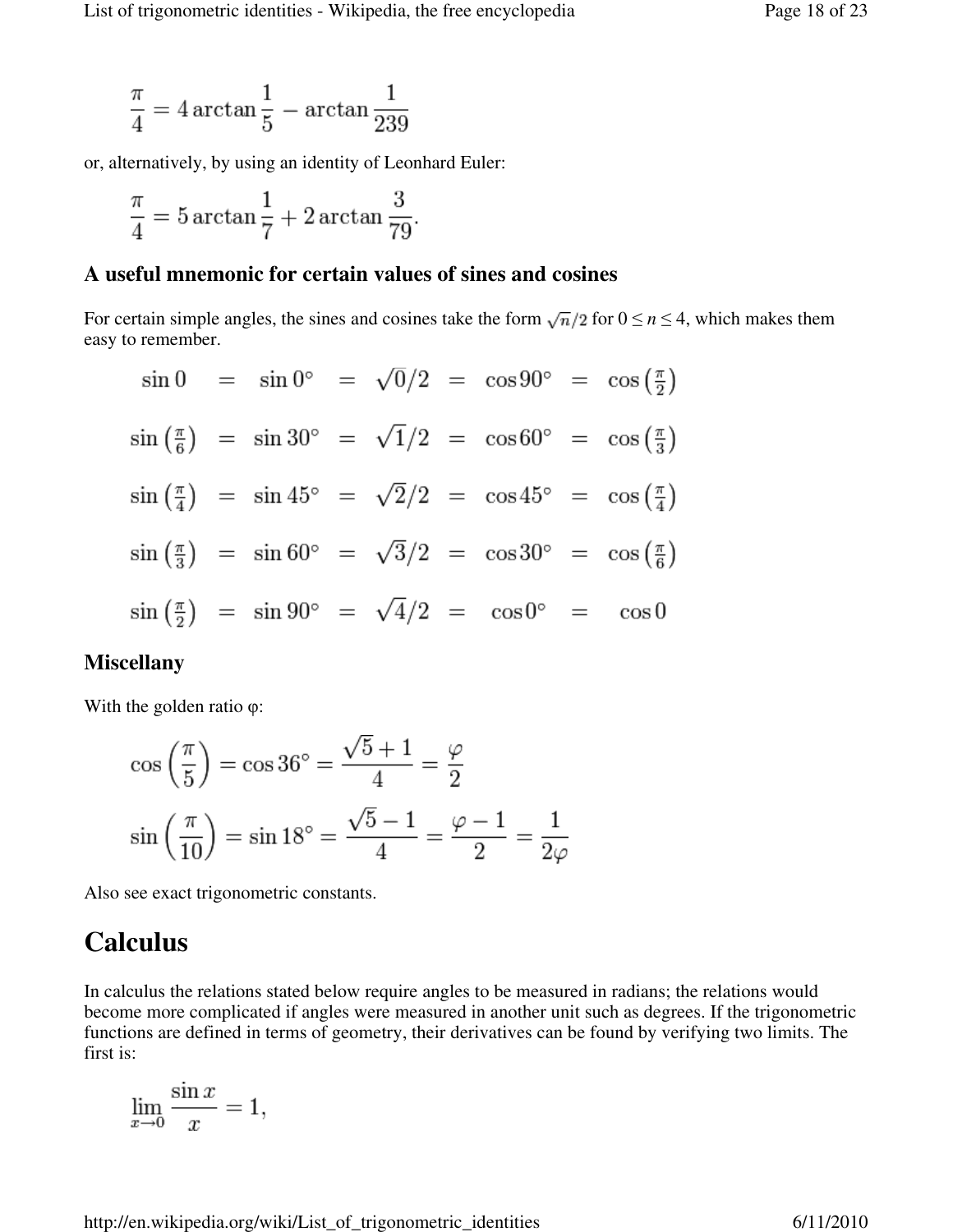verified using the unit circle and squeeze theorem. It may be tempting to propose to use L'Hôpital's rule to establish this limit. However, if one uses this limit in order to prove that the derivative of the sine is the cosine, and then uses the fact that the derivative of the sine is the cosine in applying L'Hôpital's rule, one is reasoning circularly—a logical fallacy. The second limit is:

$$
\lim_{x \to 0} \frac{1 - \cos x}{x} = 0,
$$

verified using the identity  $tan(x/2) = (1 - cos x)/sin x$ . Having established these two limits, one can use the limit definition of the derivative and the addition theorems to show that  $(\sin x)' = \cos x$  and  $(\cos x)' = -\sin x$ . If the sine and cosine functions are defined by their Taylor series, then the derivatives can be found by differentiating the power series term-by-term.

$$
\frac{d}{dx}\sin x = \cos x
$$

The rest of the trigonometric functions can be differentiated using the above identities and the rules of differentiation: [31][32][33]

$$
\frac{d}{dx}\sin x = \cos x, \qquad \qquad \frac{d}{dx}\arcsin x = \frac{1}{\sqrt{1-x^2}}
$$

$$
\frac{d}{dx}\cos x = -\sin x, \qquad \frac{d}{dx}\arccos x = \frac{-1}{\sqrt{1-x^2}}
$$

$$
\frac{d}{dx}\tan x = \sec^2 x, \qquad \qquad \frac{d}{dx}\arctan x = \frac{1}{1+x^2}
$$

$$
\frac{d}{dx}\cot x = -\csc^2 x, \qquad \frac{d}{dx}\operatorname{arccot} x = \frac{-1}{1+x^2}
$$

$$
\frac{d}{dx}\sec x = \tan x \sec x, \qquad \frac{d}{dx}\operatorname{arcsec} x = \frac{1}{|x|\sqrt{x^2 - 1}}
$$

$$
\frac{d}{dx}\csc x = -\csc x \cot x, \quad \frac{d}{dx}\arccsc x = \frac{-1}{|x|\sqrt{x^2 - 1}}
$$

The integral identities can be found in "list of integrals of trigonometric functions". Some generic forms are listed below.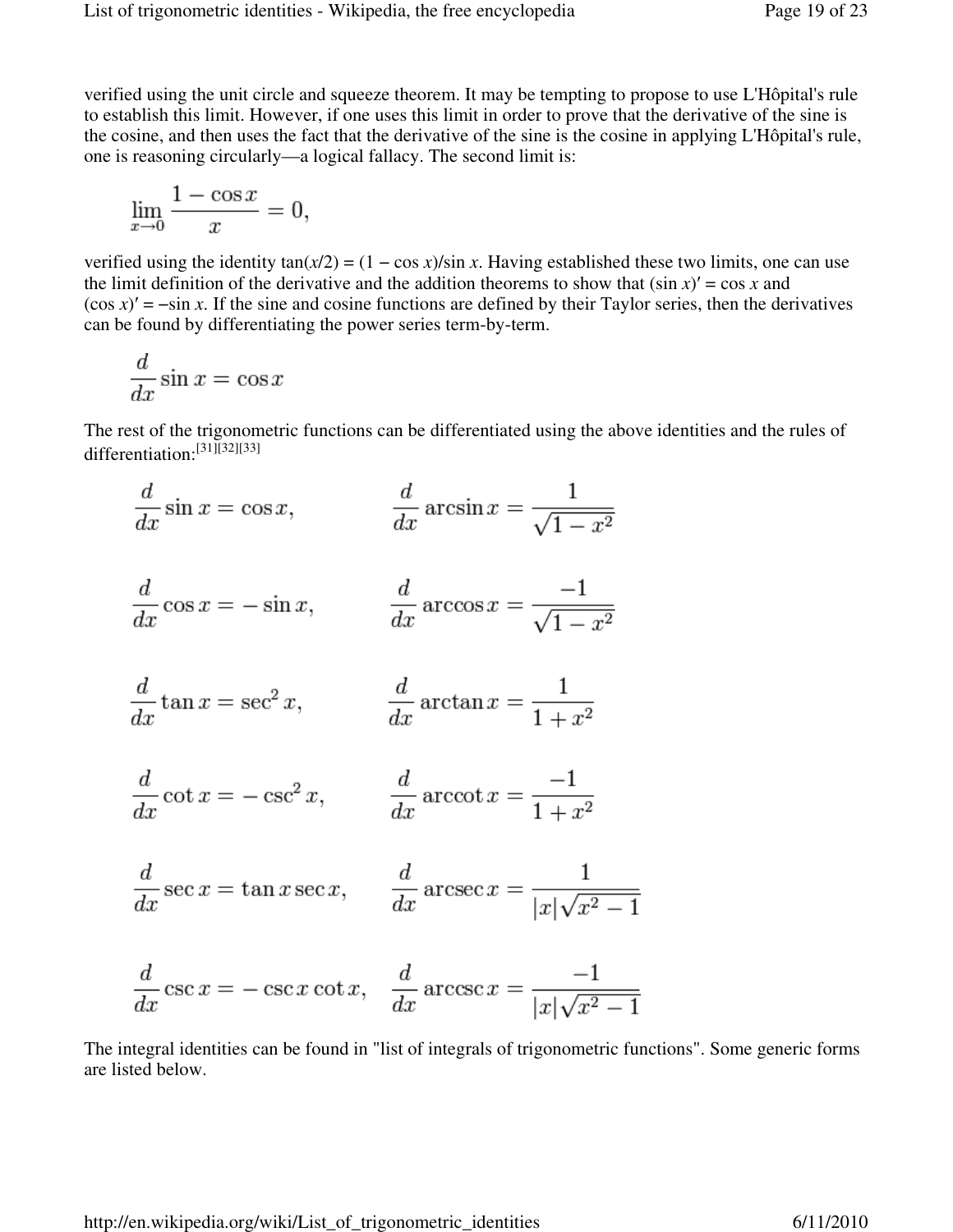$$
\int \frac{du}{\sqrt{a^2 - u^2}} = \sin^{-1}\left(\frac{u}{a}\right) + C
$$

$$
\int \frac{du}{a^2 + u^2} = \frac{1}{a}\tan^{-1}\left(\frac{u}{a}\right) + C
$$

$$
\int \frac{du}{u\sqrt{u^2 - a^2}} = \frac{1}{a}\sec^{-1}\left|\frac{u}{a}\right| + C
$$

### **Implications**

The fact that the differentiation of trigonometric functions (sine and cosine) results in linear combinations of the same two functions is of fundamental importance to many fields of mathematics, including differential equations and Fourier transforms.

# **Exponential definitions**

| <b>Function</b>                                                                  | Inverse function <sup>[34]</sup>                                                         |
|----------------------------------------------------------------------------------|------------------------------------------------------------------------------------------|
| $\sin \theta = \frac{e^{i\theta} - e^{-i\theta}}{2i}$                            | $arcsin x = -i \ln \left( ix + \sqrt{1-x^2} \right)$                                     |
| $\cos\theta = \frac{e^{i\theta} + e^{-i\theta}}{2}$                              | $\arccos x = -i \ln \left( x + \sqrt{x^2 - 1} \right)$                                   |
| $\tan \theta = \frac{e^{i\theta} - e^{-i\theta}}{i(e^{i\theta} + e^{-i\theta})}$ | $\arctan x = \frac{i}{2} \ln \left( \frac{i+x}{i-x} \right)$                             |
| $\csc \theta = \frac{2i}{e^{i\theta} - e^{-i\theta}}$                            | $\arccsc x = -i \ln \left( \frac{i}{x} + \sqrt{1 - \frac{1}{x^2}} \right)$               |
| $\sec \theta = \frac{2}{e^{i\theta} + e^{-i\theta}}$                             | $\operatorname{arcsec} x = -i \ln \left( \frac{1}{x} + \sqrt{1 - \frac{i}{x^2}} \right)$ |
| $\cot \theta = \frac{i(e^{i\theta} + e^{-i\theta})}{e^{i\theta} - e^{-i\theta}}$ | $\operatorname{arccot} x = \frac{i}{2} \ln \left( \frac{x - i}{x + i} \right)$           |
| $\operatorname{cis} \theta = e^{i\theta}$                                        | $\arccos x = \frac{\ln x}{i}$                                                            |

# **Miscellaneous**

### **Dirichlet kernel**

The **Dirichlet kernel**  $D_n(x)$  is the function occurring on both sides of the next identity: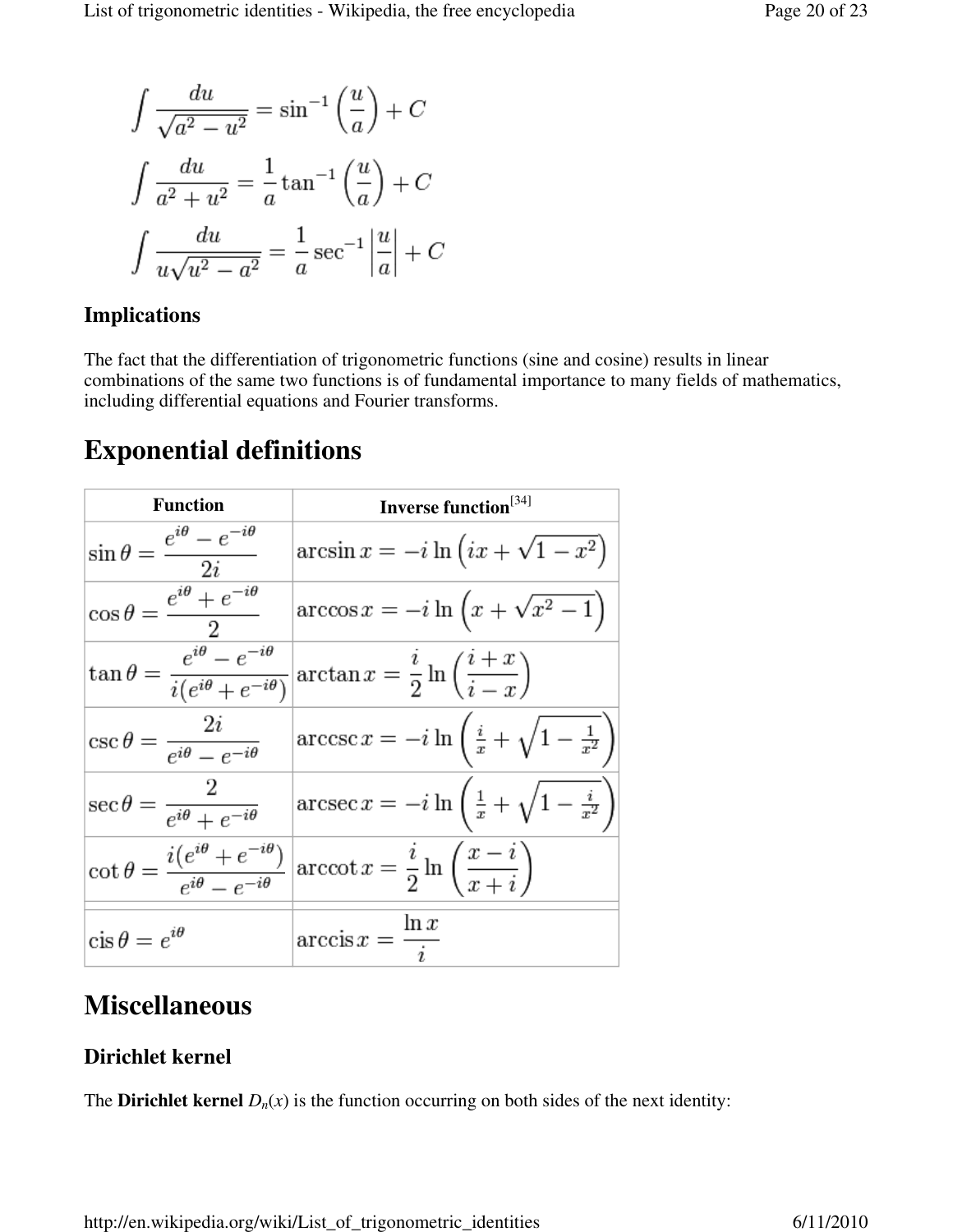$$
1 + 2\cos(x) + 2\cos(2x) + 2\cos(3x) + \dots + 2\cos(nx) = \frac{\sin\left[\left(n + \frac{1}{2}\right)x\right]}{\sin\left(\frac{x}{2}\right)}
$$

The convolution of any integrable function of period  $2\pi$  with the Dirichlet kernel coincides with the function's *n*th-degree Fourier approximation. The same holds for any measure or generalized function.

#### **Extension of half-angle formula**

If we set

$$
t=\tan\left(\frac{x}{2}\right),\,
$$

 $then<sup>[35]</sup>$ 

$$
sin(x) = \frac{2t}{1+t^2}
$$
 and  $cos(x) = \frac{1-t^2}{1+t^2}$  and  $e^{ix} = \frac{1+it}{1-it}$ 

where  $e^{ix} = cos(x) + i sin(x)$ , sometimes abbreviated to cis(*x*).

This substitution of *t* for tan(*x*/2), with the consequent replacement of  $sin(x)$  by  $2t/(1 + t^2)$  and  $cos(x)$  by  $(1 - t^2)/(1 + t^2)$  is useful in calculus for converting rational functions in sin(*x*) and cos(*x*) to functions of *t* in order to find their antiderivatives. For more information see tangent half-angle formula.

### **See also**

- Trigonometry
- Proofs of trigonometric identities
- Uses of trigonometry
- Tangent half-angle formula
- Law of cosines
- Law of sines
- Law of tangents
- Half-side formula
- Mollweide's formula
- Pythagorean theorem
- Exact trigonometric constants (values of sine and cosine expressed in surds)
- Derivatives of trigonometric functions
- List of integrals of trigonometric functions
- Hyperbolic function
- Prosthaphaeresis
- Versine and haversine
- Exsecant

### **Notes**

1. **^** Abramowitz and Stegun, p. 73, 4.3.45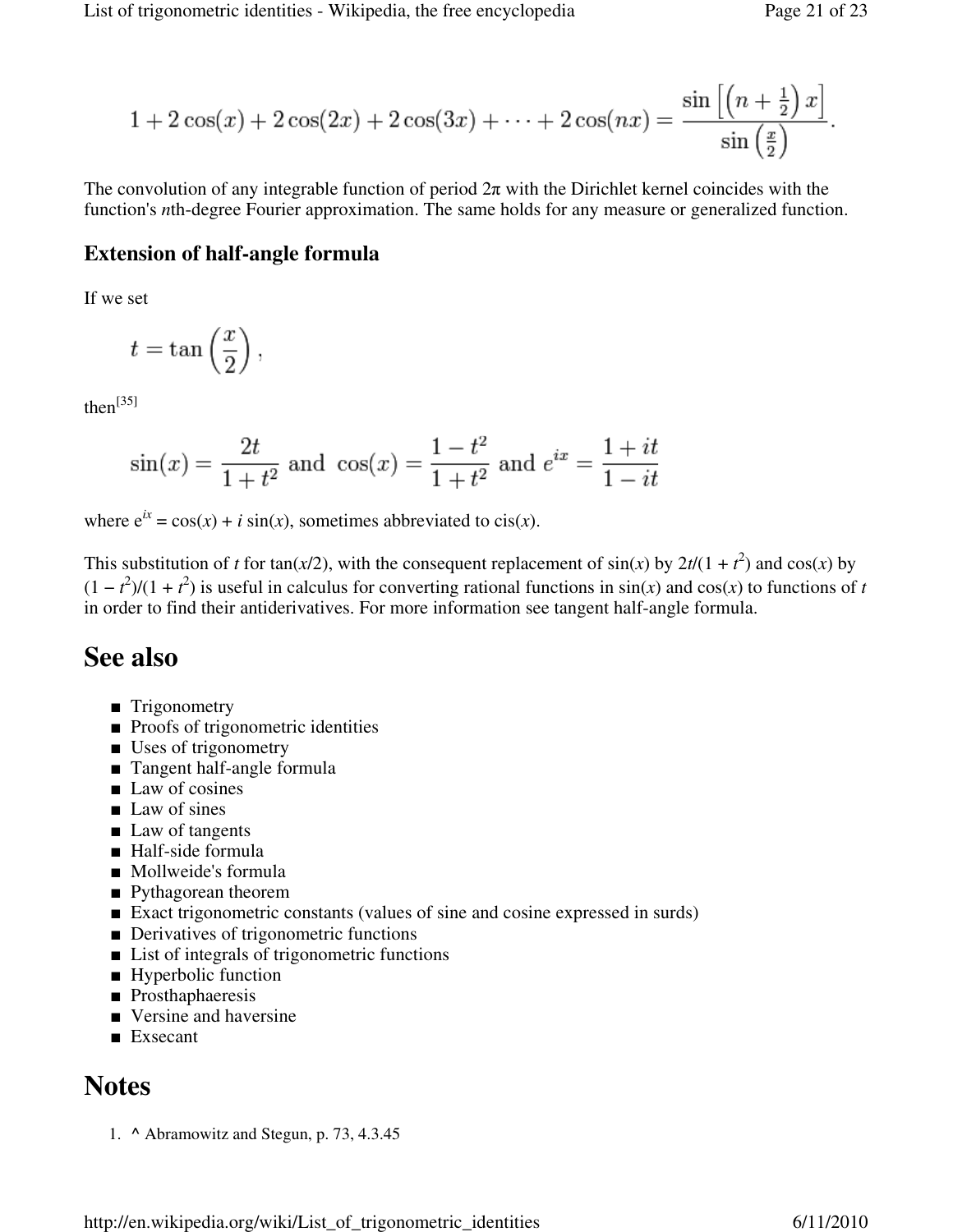- 2. **^** Abramowitz and Stegun, p. 78, 4.3.147
- 3. **^** Abramowitz and Stegun, p. 72, 4.3.13–15
- 4. **^** The Elementary Identities (http://jwbales.home.mindspring.com/precal/part5/part5.1.html)
- 5. **^** Abramowitz and Stegun, p. 72, 4.3.9
- 6. **^** Abramowitz and Stegun, p. 72, 4.3.7–8
- 7. **^** Abramowitz and Stegun, p. 72, 4.3.16
- 8. ^ <sup>*a b c*</sup> Weisstein, Eric W., "Trigonometric Addition Formulas (http://mathworld.wolfram.com/TrigonometricAdditionFormulas.html) " from MathWorld.
- 9. **^** Abramowitz and Stegun, p. 72, 4.3.17
- 10. **^** Abramowitz and Stegun, p. 72, 4.3.18
- 11. **^** Abramowitz and Stegun, p. 80, 4.4.42
- 12. **^** Abramowitz and Stegun, p. 80, 4.4.43
- 13. **^** Abramowitz and Stegun, p. 80, 4.4.36
- 14. ^ *a b* Weisstein, Eric W., "Multiple-Angle Formulas (http://mathworld.wolfram.com/Multiple-AngleFormulas.html) " from MathWorld.
- 15. **^** Abramowitz and Stegun, p. 74, 4.3.48
- 16. **^** Abramowitz and Stegun, p. 72, 4.3.24–26
- 17. ^ Weisstein, Eric W., "Double-Angle Formulas (http://mathworld.wolfram.com/Double-AngleFormulas.html) " from MathWorld.
- 18. **^** Abramowitz and Stegun, p. 72, 4.3.27–28
- 19. **^** Abramowitz and Stegun, p. 72, 4.3.20–22
- **^** Weisstein, Eric W., "Half-Angle Formulas (http://mathworld.wolfram.com/Half-AngleFormulas.html) " 20. from MathWorld.
- **^** Ken Ward's Mathematics Pages, 21. http://www.trans4mind.com/personal\_development/mathematics/trigonometry/multipleAnglesRecursiveForm
- 22. **^** Abramowitz and Stegun, p. 72, 4.3.31–33
- 23. **^** Abramowitz and Stegun, p. 72, 4.3.34–39
- **^** Warren P. Johnson, "Trigonometric Identities à la Hermite", *American Mathematical Monthly*, volume 24. 117, number 4, April 2010, pages 311–327
- 25. **^** Proof at http://pages.pacificcoast.net/~cazelais/252/lc-trig.pdf
- 26. **^** Abramowitz and Stegun, p. 74, 4.3.47
- 27. **^** Abramowitz and Stegun, p. 71, 4.3.2
- 28. **^** Abramowitz and Stegun, p. 71, 4.3.1
- 29. **^** Abramowitz and Stegun, p. 75, 4.3.89–90
- 30. **^** Abramowitz and Stegun, p. 85, 4.5.68–69
- 31. **^** Abramowitz and Stegun, p. 77, 4.3.105–110
- 32. **^** Abramowitz and Stegun, p. 82, 4.4.52–57
- **^** Finney, Ross (2003). *Calculus : Graphical, Numerical, Algebraic*. Glenview, Illinois: Prentice Hall. 33. pp. 159–161. ISBN 0-13-063131-0.
- 34. **^** Abramowitz and Stegun, p. 80, 4.4.26–31
- 35. **^** Abramowitz and Stegun, p. 72, 4.3.23

# **References**

■ Abramowitz, Milton; Stegun, Irene A., eds. (1972), *Handbook of Mathematical Functions with Formulas, Graphs, and Mathematical Tables*, New York: Dover Publications, ISBN 978-0-486- 61272-0

# **External links**

■ Values of Sin and Cos, expressed in surds, for integer multiples of 3<sup>°</sup> and of 5<sup>*%*</sup> (http://www.jdawiseman.com/papers/easymath/surds\_sin\_cos.html) , and for the same angles Csc